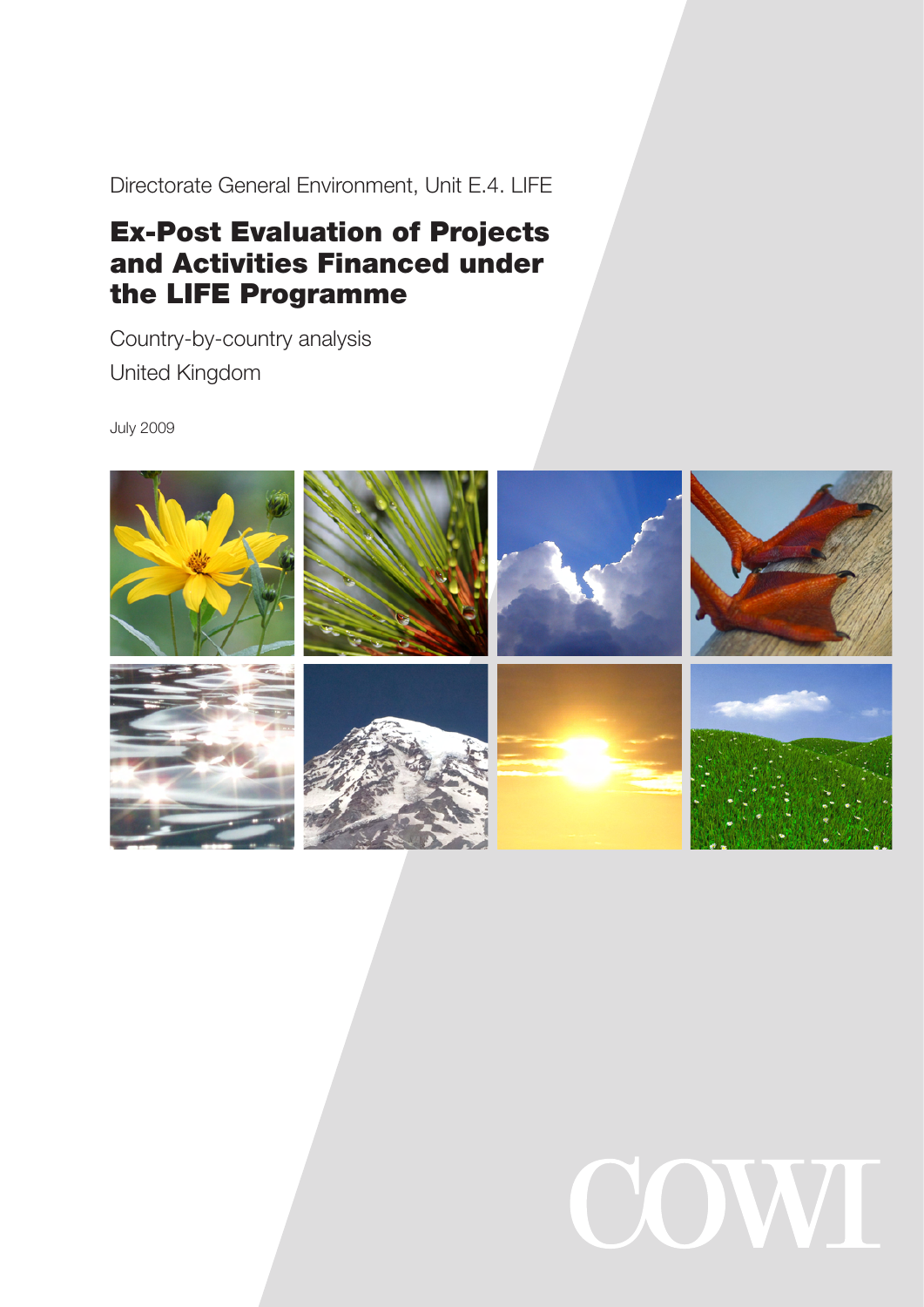

**COWI A/S** 

**Parallelvej 2 DK-2800 Kongens Lyngby Denmark** 

**Tel +45 45 97 22 11 Fax +45 45 97 22 12 www.cowi.com** 

Directorate General Environment, Unit E.4. LIFE

## Ex-Post Evaluation of Projects and Activities Financed under the LIFE Programme

Country-by-country analysis

United Kingdom

July 2009

Document no. 7-3 United Kingdom Version 1 Date of issue July.2009 Prepared BIM, IL Checked BIM, TIH, IL Approved BIM

This report has been prepared as a result of an independent evaluation by COWI being contracted by the Directorate General Environment

**The views expressed are those of the Consultant and do not necessarily reflect those of the European Commission.**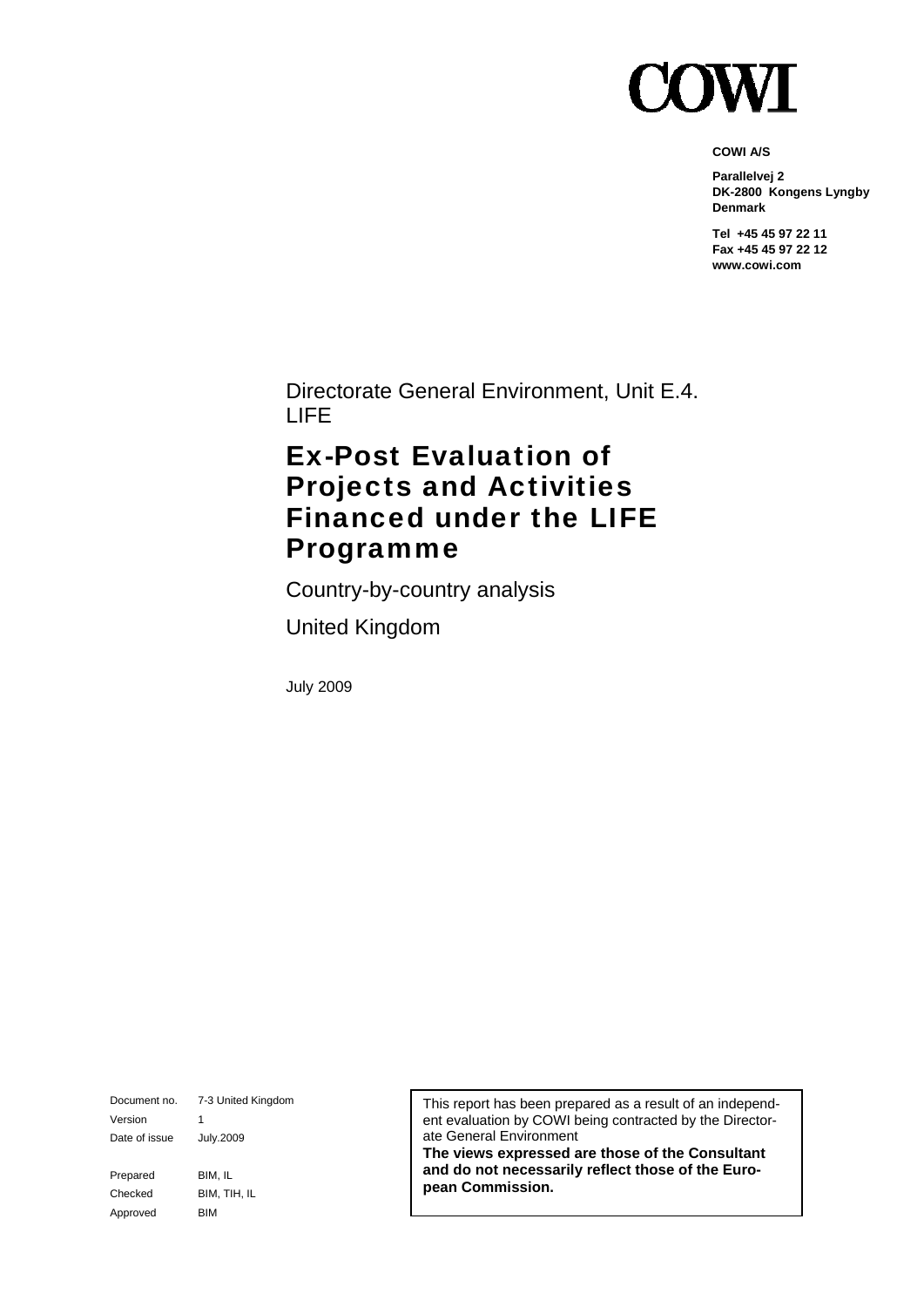### Table of Contents

| 1   | <b>Executive summary</b>                        | $\overline{2}$   |
|-----|-------------------------------------------------|------------------|
| 2   | <b>Introduction</b>                             | $\boldsymbol{2}$ |
| 3   | <b>Environmental policy overview</b>            | $\mathbf{2}$     |
| 4   | Overview of LIFE projects in the United Kingdom | 3                |
| 5   | <b>Effects of projects implemented</b>          | 4                |
| 5.1 | Results and impacts for Nature projects         | 4                |
| 5.2 | Results and impacts for Environment projects    | 4                |
| 6   | The effectiveness of projects                   | 5                |
| 7   | The sustainability of projects                  | 6                |
| 8   | The utility of projects                         | 6                |

## Table of Appendices

| Appendix 1 | Comprehensive overview of LIFE Projects in<br><b>United Kingdom</b> |
|------------|---------------------------------------------------------------------|
| Appendix 2 | Summary tables on LIFE Environment projects in<br>United Kingdom    |
| Appendix 3 | Summary tables on LIFE Nature projects in<br>United Kingdom         |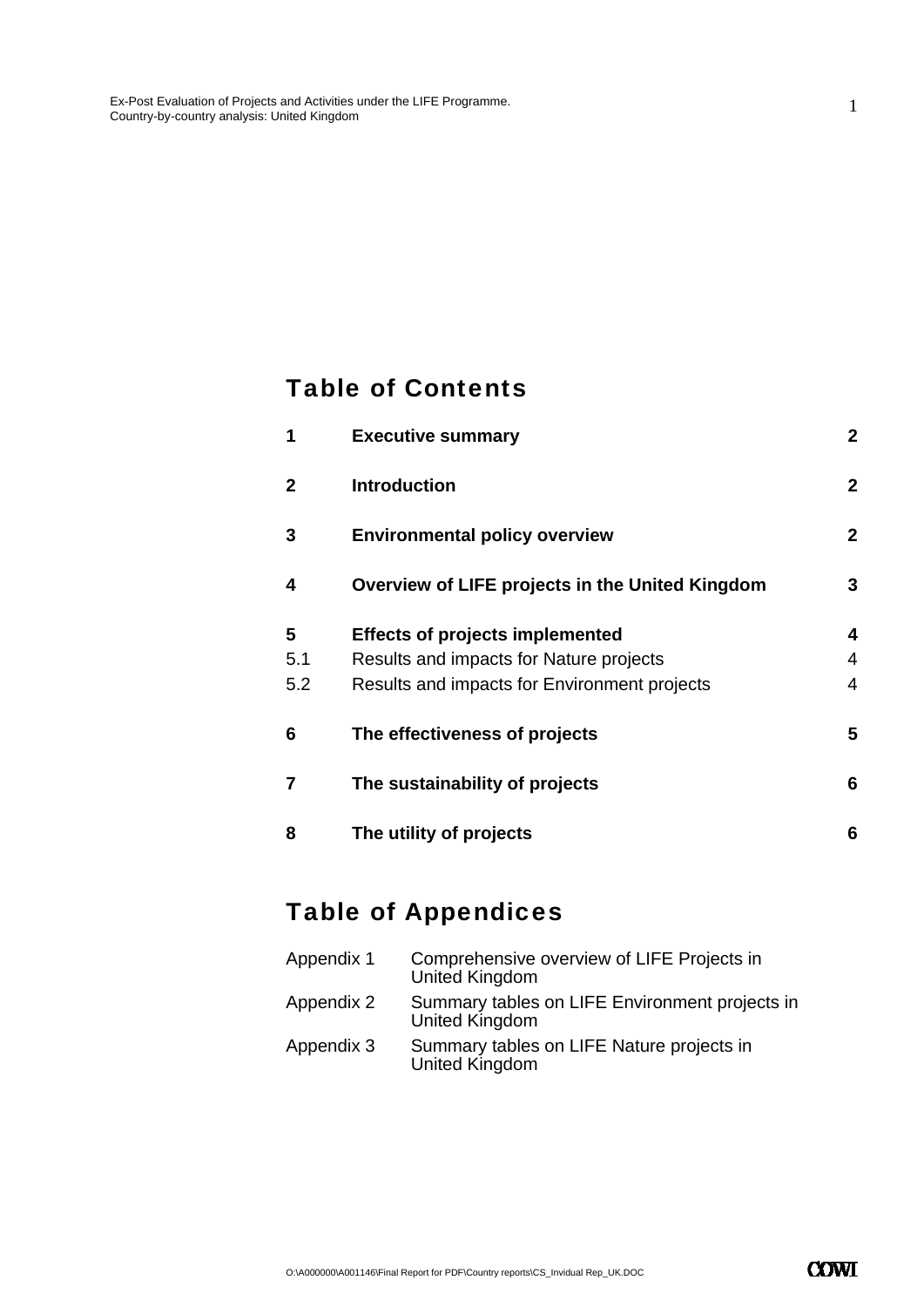### **1 Executive summary**

The United Kingdom has been involved in the LIFE programme since LIFE I. A total of 174 projects have been financed since the UK's participation in LIFE, of which 107 projects (78 Environment and 29 Nature) fall within the period covered by this evaluation (1996 to 2006). Of these seven (three Nature and four Environment) were still ongoing in 2008.

Overall, LIFE projects in the UK have been able to achieve planned results, and benefit from a fairly high degree of (potential) sustainability. Measuring the impact of Nature and Environment projects is partially undermined as expected impact was not systematically defined at the outset of the project. UK LIFE Environment projects were diverse and combined a focus on launching environmental innovation technologies onto the environmental 'market place', environmental decision-making and Biodiversity Action Plans in urban settings and the launch of environmental peer reviews to assess and encourage progress towards urban sustainable development. LIFE Nature projects have targeted the restoration of freshwater habitats, the monitoring and management of marine Special Areas of Conservation (SACs), the restoration of blanket bog of European importance, and the management and maintenance of UK dynamic coastlines.

### **2 Introduction**

This country report on the implementation of the LIFE Programme in the United Kingdom is part of the overall ex-post evaluation of the LIFE Programme. The evaluation was commissioned in July 2008 and covers all LIFE projects initiated in the period 1996-2006. The overall objective of the evaluation is to assess the relevance and impact of the activities and projects financed under the LIFE Programme. The evaluation comprises country studies in all Member States, except Bulgaria, which has never had any LIFE projects. This report documents the analysis carried out concerning the implementation of the LIFE Programme in the United Kingdom. The ex-post evaluation focuses on assessing the effect of the LIFE Programme on Europe's nature and environment through looking at results and impacts of LIFE projects implemented under the Nature (NAT) and Environment (ENV) components. The results and impacts have further been assessed along three main evaluation criteria:

- Effectiveness, i.e. the extent to which planned objectives have been reached;
- Sustainability, i.e. the extent to which positive impacts have continued or are likely to continue;
- Utility, i.e. the extent to which impacts address key environmental needs and priorities in the EU and for the stakeholders concerned.

## **3 Environmental policy overview**

The UK Government Sustainable Development Strategy (March 2005) builds on the 1999 strategy (which, in turn, overtook the development of the UK National Environmental Action Plan, NEAP). The current strategy integrates societal dimensions, natural resource protection and the issue of sustainable communities, and strongly reflects complementarity action with devolved administrations, e.g. the Scottish Executive Agency, in the case of Scotland. A number of indicators through which to review progress are updated on a yearly basis. These comprise a selected number that have a direct relevance to the LIFE Environment and Nature portfolios, namely, amongst others, protecting natural resources (biodiversity, land and water resource use, fish stocks and river quality...) and enhancing the environment (active community participation, and local environment quality).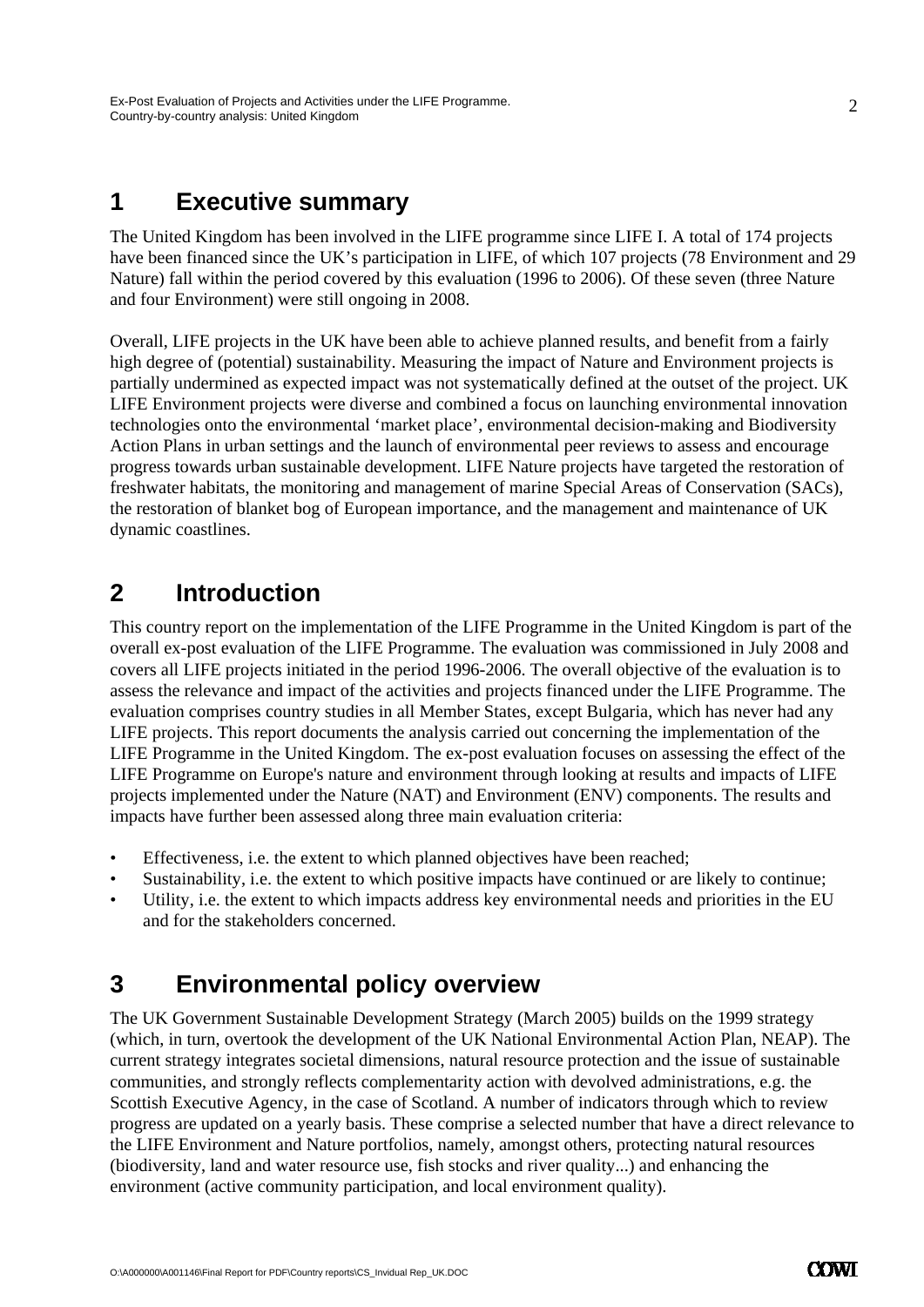mobility and accessibility, and local environmental quality.

UK environmental priority strategies and policies have been developed under the  $6<sup>th</sup>$  EAP, and aim to help deliver the EU and UK sustainable development strategies. *Sustainable consumption and production:* delivering new products and services with lower environmental impact across their lifecycle. This includes the efficient use of resources, and recycling. Indicators focus on 'decoupling' breaking the link with economic growth and environmental damage – and comprise river quality, fish stock, and water resource use. *Climate change and energy*: commitment to the long-term goal of reducing carbon dioxide emissions by 60 percent by about 2050, with real progress by 2020. *Natural resource protection and environmental enhancement*: setting environmental limits and strengthen integrated policy framework. Achievement is based on e.g. biodiversity conservation (priority species and habitats), and river quality. *Sustainable communities*: integrating the delivery of social, economic and environmental goals, i.e. sustainable development at the local level, and allowing communities a power and say in decision-making processes. Indicators include active community participation, health,

## **4 Overview of LIFE projects in the United Kingdom**

During the period 1996 to 2006, the LIFE Programme co-financed 107 projects in the United Kingdom, including 29 Nature projects and 78 Environment projects. A full overview table of the projects is provided in Appendix 1. Appendices 2 and 3 provide summary tables.

|             | Number of<br>projects | <b>Total LIFE</b><br>contribution<br>(million EUR) | Main themes covered <sup>1</sup>                     | Average LIFE<br>contribution per<br>project (million<br>EUR) | Average project<br>duration (years) |
|-------------|-----------------------|----------------------------------------------------|------------------------------------------------------|--------------------------------------------------------------|-------------------------------------|
| Environment | 78                    | 56                                                 | Natural resources and<br>waste $(24%)$<br>Soil (23%) | 0.7                                                          | 3.4                                 |
| Nature      | 29                    | 46.3                                               | Habitats (68%)                                       | 1.5                                                          | 4.5                                 |

*Table 4.1 Overview of LIFE projects 1996-2006 in the United Kingdom* 

Source: Butler

-

The **LIFE Environment** projects co-financed by the LIFE Programme focused mostly on environmentally innovative technologies in various sectors, and on the development and testing of new processes to reduce the negative impact on the environment. Most of the projects were implemented by local authorities or public/private enterprises.

The **LIFE Nature** projects co-financed by the LIFE Programme during 1996-2006 comprise habitat restoration and conservation management (comprising moors, dunes, upland habitats, wet heaths, woodlands, saline lagoons, wet woods, blanket bog, limestone pavements and coastlines). In some cases projects focused on improving the conservation status of species (e.g. Botaurus stellaris, white-headed duck). NGOs accounted for 38 per cent of the projects and public authorities accounted for 48 per cent.

<sup>&</sup>lt;sup>1</sup> For the purpose of this evaluation, the LIFE projects were categorised according to the thematic structure of the LIFE+ Programme (ref. Regulation EC No. 614/2007, Annex II). The themes included for LIFE Nature: Habitat Directive, Birds Directive and Biodiversity. For LIFE Environment: Climate change, air, water, soil, forests, natural resources and waste, chemicals, urban environment, strategic approaches.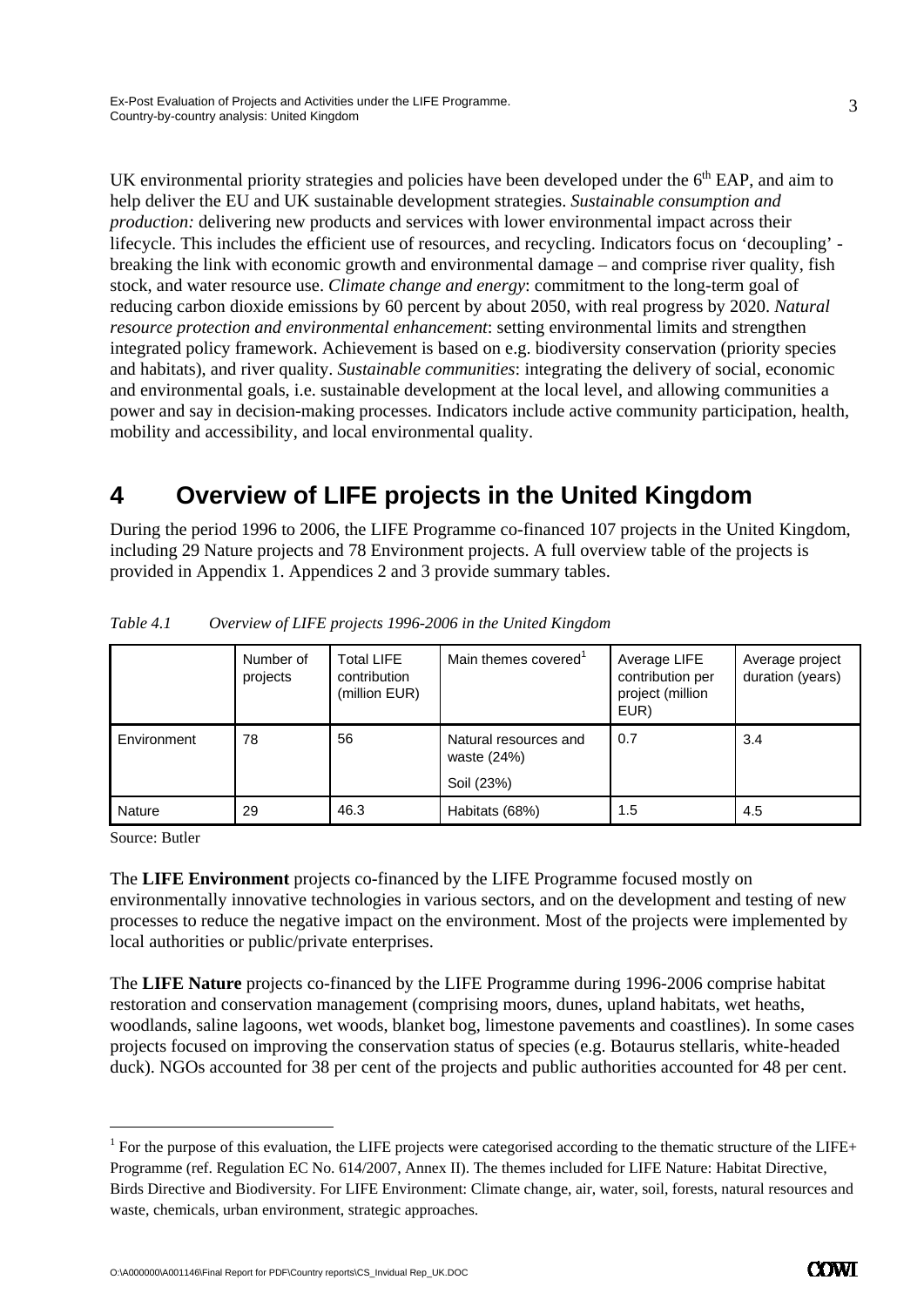## **5 Effects of projects implemented**

### **5.1 Results and impacts for Nature projects**

The LIFE Nature projects have targeted a wide array of conservation issues that aim to meet Natura 2000 requirements, and focus on land use as well as management and monitoring of marine SACs, coastlines, and specific actions that contribute to improving and monitoring the conservation status of species (marine and freshwater). Projects have been able to realise a good share of project results and have often achieved a good degree of impact, despite project implementation challenges. This is particularly true for projects ensuring an effective participatory approach, facilitating long-term impact. General observations on LIFE Nature results and impact are difficult to make however, as sources provided limited information for evaluation findings.

LIFE Nature projects have been able to provide a context to sustainably manage European nature interests in the UK, a good number with positive results.<sup>2</sup> Larger capital expenditure has been made available to facilitate the restoration of appropriate management of sites. LIFE Nature has been pivotal in developing management capacity in the conservation sector. Environmental sites have seen their profile heightened amongst the local populations. A majority of projects has proven to be successful catalysts, providing an afterlife plan yet sufficient resources were not always in place. Inconsistencies in achieving planned results have occurred when projects foresee Natura 2000 designation but this has not always been given follow up by national authorities, yet support to Natura 2000 sites has enhanced the UK's conservation management capacity. Based on findings extracted from project studies, this has comprised significant habitat restoration and conservation exceeding 26,000ha of habitat sites. Safeguarding sites and improved management involved rendering 'favourable' the condition of twelve woodland priority sites and twelve individual sites of lowland raised bog, and has provided effective Natura 2000 river conservation strategies for rivers qualified as candidate Special Areas of Conservation (SAC).

On the basis of interviews with focal points and project managers, LIFE Nature funding proved decisive in the scope and degree of nature conservation and management achieved by the project: without funding, the outcome would only have been achievable on a much smaller scale. Indirect positive effects have been achieved when strong partnerships were established with local and regional stakeholders. Replication of conservation management schemes has been achieved at national and European level, through dissemination and policy-integration. General public awareness has lagged behind expert dissemination, however, often due to limited project resources and time. LIFE Nature projects have not been able to systematically address this awareness deficit of nature conservation issues in the UK.

### **5.2 Results and impacts for Environment projects**

LIFE Environment projects combined actions to develop integrated environmental techniques and methods through demonstration, and often successfully contributed to building a bridge between environmental technology research and commercialisation. Environmental management and planning focused on integrated coastal zone strategies, and sustainable land-use, with good levels of participatory planning, and furthering Eco Management and Audit Schemes (EMAS) and green procurement. Environmental technologies were researched and demonstrated in sewage, volatile organic compounds (VOCs) emission reduction, and effective use of water. General observations on LIFE Environment

-

 $2^2$  For detailed examples, see Appendix 4.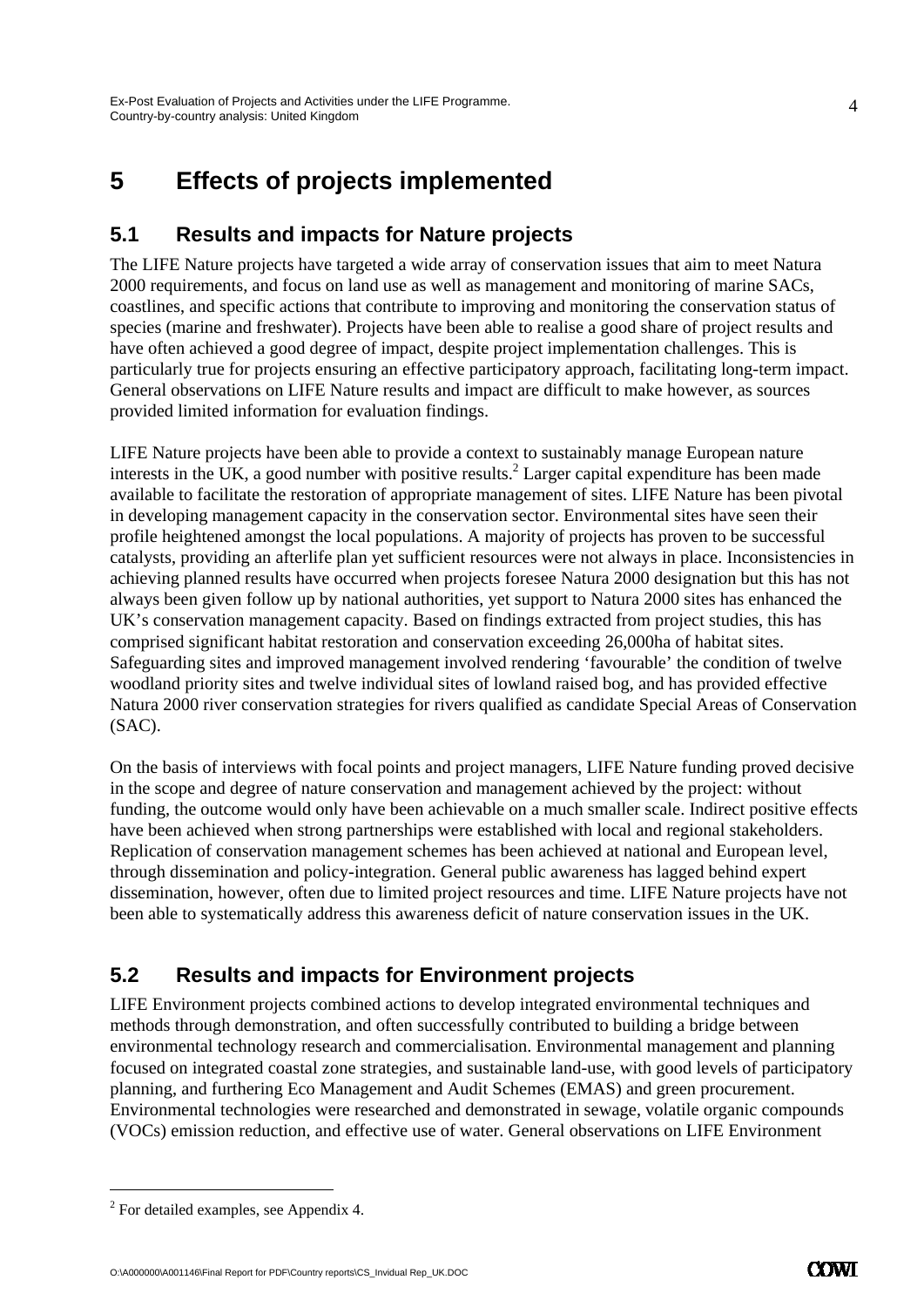results and impact are difficult to make, however, as sources provided limited information for evaluation findings.

Innovative project results, underpinned by a market launch, have been technically viable; however technical or policy-related targets were not always monitored and this ultimately undermined a fullfledged validation of impact. By means of effective community group engagement, urban municipalities have successfully developed stakeholder participation tools to improve the environmental value of urban green space. General economic viability, however, has often been hampered by LIFE reporting and budget procedures requiring more project staff time than anticipated.

Overall, interviews with focal points and project managers confirmed that project results have achieved a good level of technical viability. New environmental techniques and decision-making tools have been innovative and pertinent. Municipalities have been provided planning tools to prioritise actions and accelerate progress towards achieving sustainable development at a European level. In the framework of sustainable urban planning, a wider impact has been achieved as biodiversity is now part of the local policy agenda of London boroughs. LIFE funding has always proven decisive.

## **6 The effectiveness of projects**

Effectiveness can be assessed at two levels: The project level, which compares achievements with project objectives, and at programme level, which compares achievements with LIFE Programme objectives.3

Interviews and project studies have confirmed that project-level effectiveness of both UK LIFE Nature and Environment projects can be classified as medium. Overall**, LIFE Nature** projects are outcomeoriented and this has facilitated effectiveness, while good project leadership and clarity of purpose are crucial contributing factors. Also, participatory involvement of local stakeholders and community groups in a project has enhanced effectiveness. **LIFE Environment** comprised innovative projects which have shown a greater risk of reduced effectiveness, as new technologies require robust testing and an industrial application. Resilience of project partnerships, a changing legislative context and the financial structure of the project have also made a significant influence.

**LIFE Nature** projects have directly and indirectly contributed to the implementation of the Habitat and Birds Directives in the UK (Atlantic salmon, freshwater pearl mussel, and the European otter, in the case of blanket bog restoration). The re-creation of the salmon juvenile habitat in degraded streams in Scotland is coherent with the conservation provisions in the Habitat Directive. Natura 2000 ecological priorities were also addressed. Marine management schemes allowed stakeholders to learn about their obligations under the Habitat Directive. Programme-level effectiveness of **LIFE Environment** projects is medium, in that projects have contributed to innovative environmental techniques, and project outcomes are sustained and do flourish in the environmental market place, and replications have occurred. Newly tested participatory approaches with strong involvement of local stakeholders have been transposed into local agendas and decision-making processes. Participatory approaches adopted by projects have significantly helped the dissemination of outputs, yet a wider dissemination is often lacking, which has created an environmental information deficit at grass-roots level. As such, awareness

-

<sup>&</sup>lt;sup>3</sup> Specific objective for: LIFE Nature: to contribute to the implementation of Council Directive 79/409/EEC (Birds Directive) and Council Directive 92/43/EEC (Habitats Directive); LIFE Environment: to contribute to the development of innovative and integrated techniques and methods and to the further development of Community environmental policy.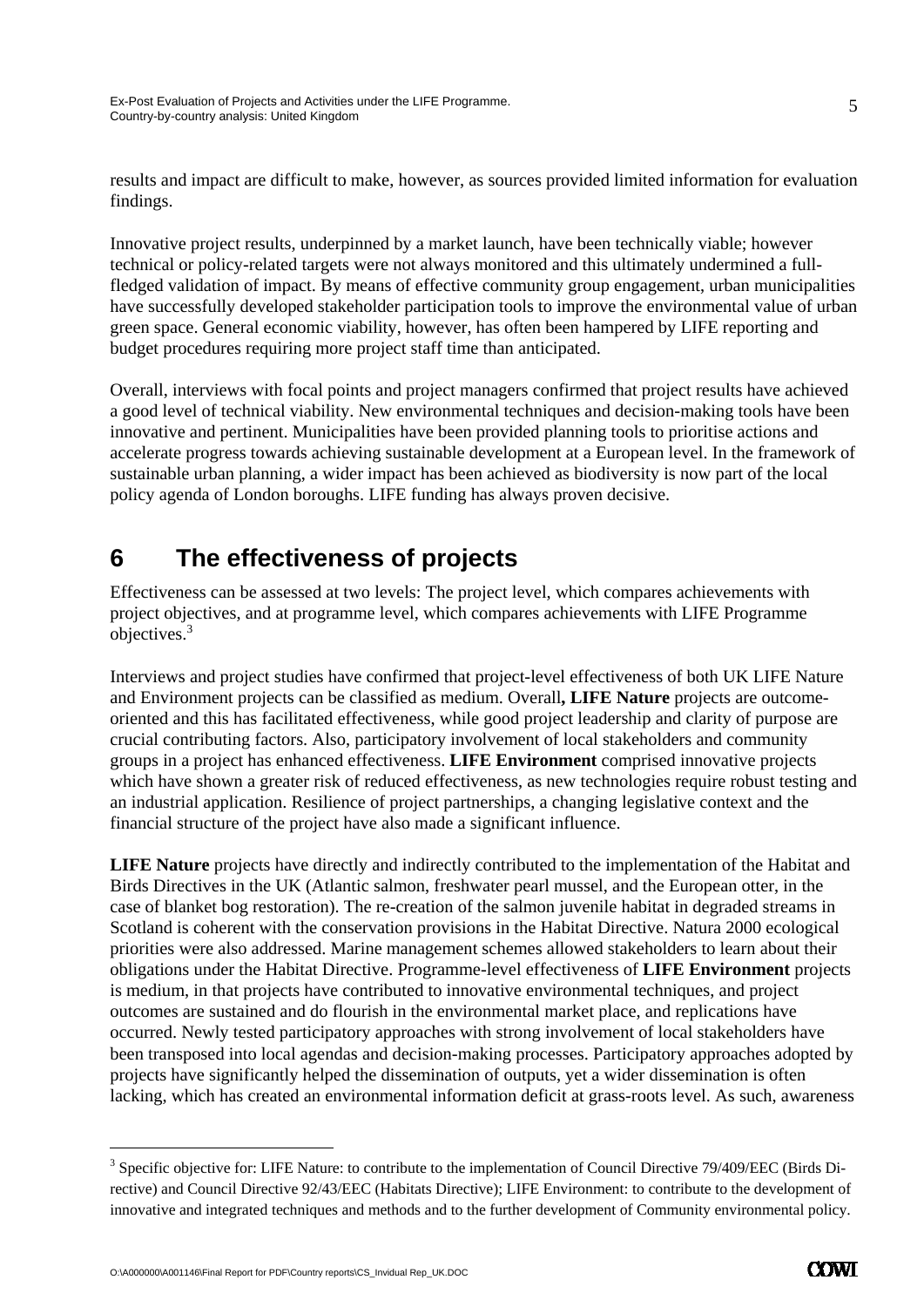of marine sites was not enhanced at the local level, thereby missing an opportunity to boost public understanding, reportedly low.

### **7 The sustainability of projects**

Sustainability of **LIFE Environment** ranges between low to medium, but a good degree of replication is normally ensured. Projects have propelled environmental technologies unto the market, and enjoyed sustainability as they responded to a market need. Process-oriented LIFE Environment projects have responded to policy needs, and a degree of sustainability has been ensured. Ownership of results and outcomes have been instrumental for achieving sustainability, as they can provide a platform for follow up (and resource allocation), and this has been the case to a certain degree (but would require further indepth monitoring). Sustainability did suffer when project staff in a local authority is re-assigned elsewhere at the time of project completion. A private enterprise, in contrast, holds a strong vested interest to render project outputs sustainable, often for sheer survival. Sustainability of LIFE Environment projects is not always clearly visible, in contrast to LIFE Nature projects, which have greater capacity to manifest or illustrate sustainability, by means of tangible outputs. National, local and regional authorities outnumber NGOs as lead implementers of **LIFE Nature** projects, and interviews with focal points and project managers have confirmed this has facilitated sustainability, which can be ranked as medium. Management agreements with landowners were concluded for the medium-term, and woodland maintenance taken on by national authorities such as the Forestry Commission, in the case of Scotland. The completion of comprehensive management plans rendered objectives measurable and successfully balanced conservation and economic demands. Purchased land owned by conservation agencies has also boosted sustainability. In addition, project partnerships have provided sustainability to the project results, but this very much depended on their resilience and momentum: a majority of projects has actively managed to persuade key stakeholders and launch first-time collaboration. Economic and social spin off (including local employment opportunities) regularly occurred and provided further positive prospects for sustainability.

### **8 The utility of projects**

LIFE projects implemented in the UK have addressed environmental priorities addressed by the  $6<sup>th</sup>$  EAP quite effectively. **LIFE Environment** projects have occasionally served as a tool for stakeholders to help complying with relevant EU Directives. Sustainable development in urban areas, through best practice and active networking, has resulted in the launch and use of 'smart' action planning in partner cities. Coherence between project design and EU-related legislation has proven generally good, yet gaps occur when small legislative changes have a relatively big impact on the project. **LIFE Nature** has comprised marine management schemes which have allowed stakeholders to learn about Habitat Directive obligations. Support has been effectively provided to the Atlantic salmon which is classified as a vertebrate of Community interest and requires a special conservation area. Also, contributions have been made to listing marine conservation as a priority action in the UK. From another angle, project interventions have taken international conventions to a local level, such as the grass roots enforcement of Biodiversity Action Plans (BAPs), which emanated from the Convention on Biological Diversity. Inconsistencies have occured in that EU Member States are required to set up surveillance systems of the conservation status of species, but in the case of cetacean populations, when limited to national waters, 'national' monitoring has negatively affected utility, in the absence of a concerted, transboundary effort. In all cases, LIFE was a crucial financing instrument that has provided the project to go 'the extra mile': without LIFE funding, the scope and extent of the project would have been on a significantly smaller scale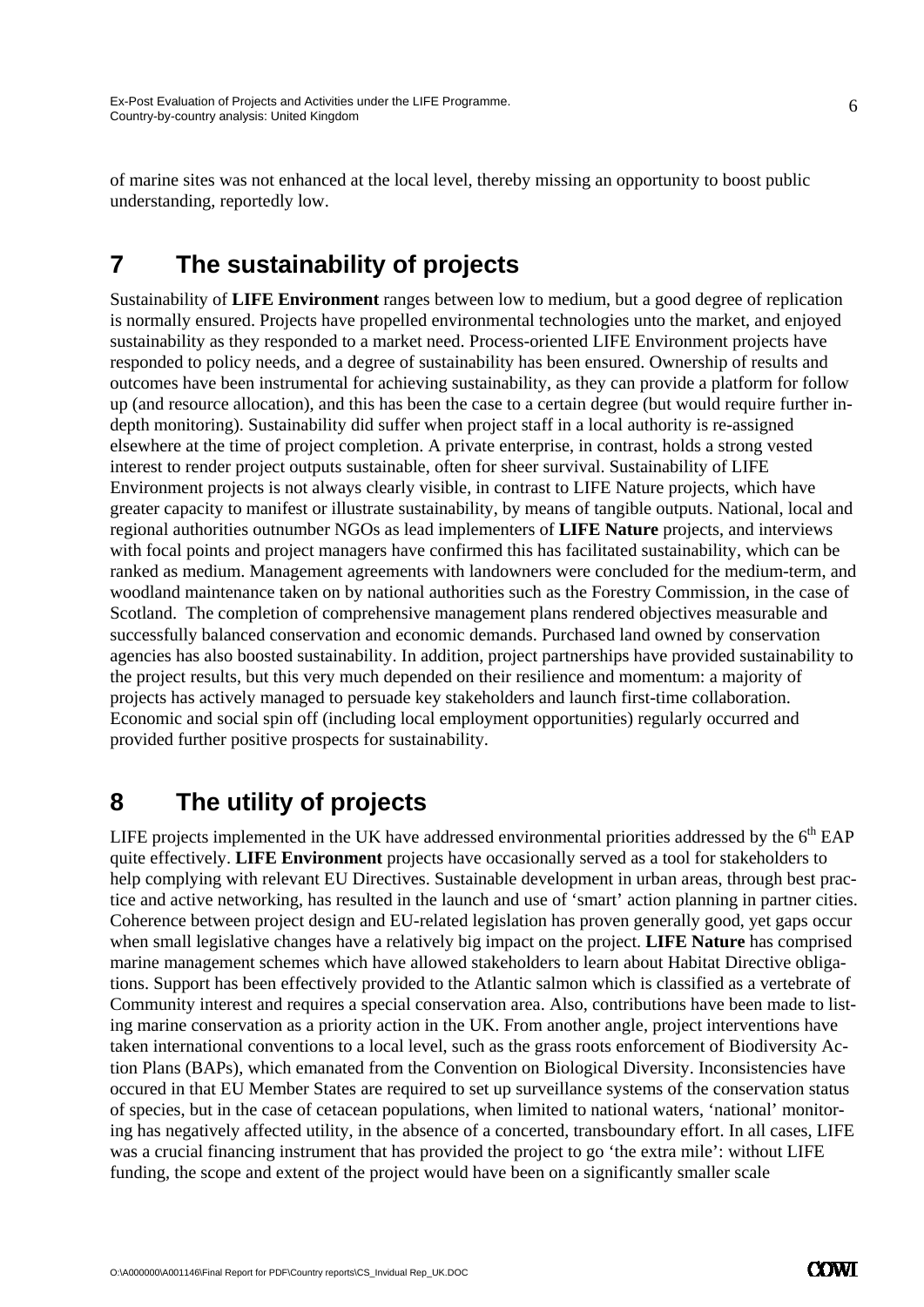## **Appendix 1 Comprehensive overview of LIFE Projects in United Kingdom**

In connection with the ex-post evaluation, data was extracted from the BUTLER database of the LIFE Unit. Table 1 and Table 2 below provide an overview of the information available on each project as well as the LIFE+ theme attached by the evaluation team to the project. The budget figures for LIFE co-financing do not necessarily correspond to the actual payments made.

| Id.                     | <b>Title</b>                                                                                                                                                                                                                     | <b>LIFE</b><br>generation | <b>Funding</b><br>year | <b>Start</b><br>year | <b>End</b><br>year | <b>Total</b><br>budget<br>(EUR) | LIFE co-<br>financing<br>budget<br>(EUR) | <b>Beneficiary</b><br>type  | <b>International</b><br>partners<br>(yes/no) | LIFE+<br>theme          |
|-------------------------|----------------------------------------------------------------------------------------------------------------------------------------------------------------------------------------------------------------------------------|---------------------------|------------------------|----------------------|--------------------|---------------------------------|------------------------------------------|-----------------------------|----------------------------------------------|-------------------------|
| LIFE96<br>ENV/UK/000401 | Coastal zone management : de-<br>velopment of a strategy for an<br>open coast                                                                                                                                                    | LIFE II                   | 1996                   | 1997                 | 2000               | 406,402                         | 199,361                                  | Local authority             | <b>No</b>                                    | Soil                    |
| LIFE96<br>ENV/UK/000403 | The use of a novel biological<br>treatment process for reduction of<br>VOC emissions to air                                                                                                                                      | LIFE II                   | 1996                   | 1997                 | 1999               | 574,723                         | 149,377                                  | International<br>enterprise | <b>No</b>                                    | Air                     |
| LIFE96<br>ENV/UK/000404 | Implementing alternative strate-<br>gies in Irish beach and dune<br>management: community in-<br>volvement in sustainable coastal<br>development. A demonstration<br>project in sustainable beach and<br>dune management         | LIFE II                   | 1996                   | 1997                 | 2001               | 1,312,007                       | 630,403                                  |                             | No                                           | Soil                    |
| LIFE96<br>ENV/UK/000406 | The Forth Estuary form : a dem-<br>onstration of effective integrated<br>coastal zone                                                                                                                                            | LIFE II                   | 1996                   | 1997                 | 2000               | 291,841                         | 143,617                                  | Development<br>agency       | No                                           | Soil                    |
| LIFE96<br>ENV/UK/000413 | Integrated tourism with the devel-<br>opment of forest resources : a<br>joint initiative to encourage and<br>promote sustainable manage-<br>ment with the creation of a com-<br>munity wide recognised award<br>system - Tourfor | LIFE II                   | 1996                   | 1997                 | 2000               | 665,603                         | 325,122                                  | University                  | Yes                                          | Strategic<br>Approaches |

*Table 2 Overview of LIFE Environment Projects in United Kingdom*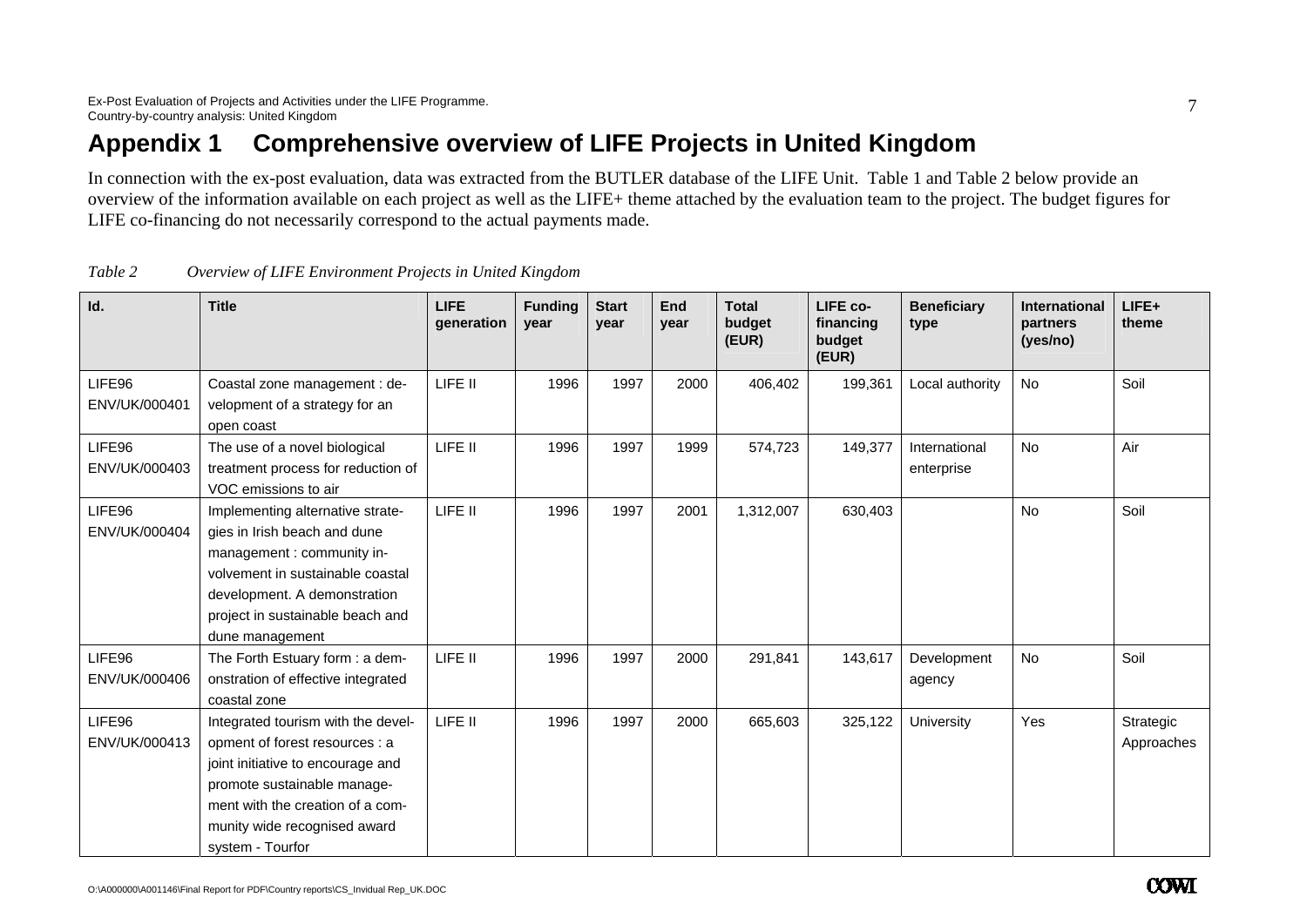| Id.                     | <b>Title</b>                                                                                                       | <b>LIFE</b><br>generation | <b>Funding</b><br>year | <b>Start</b><br>year | End<br>vear | <b>Total</b><br>budget<br>(EUR) | LIFE co-<br>financing<br>budget<br>(EUR) | <b>Beneficiary</b><br>type  | International<br>partners<br>(yes/no) | LIFE+<br>theme                      |
|-------------------------|--------------------------------------------------------------------------------------------------------------------|---------------------------|------------------------|----------------------|-------------|---------------------------------|------------------------------------------|-----------------------------|---------------------------------------|-------------------------------------|
| LIFE96<br>ENV/UK/000418 | The sanitisation and re-circulation<br>of water used in the processing of<br>poultry                               | LIFE II                   | 1996                   | 1996                 | 1999        | 944,645                         | 228,097                                  | International<br>enterprise | No                                    | Natural re-<br>sources and<br>waste |
| LIFE96<br>ENV/UK/000425 | Demonstration programme on<br>integrated management of<br>coastal zones                                            | LIFE II                   | 1996                   | 1996                 | 2000        | 309,762                         | 151,809                                  | Local authority             | <b>No</b>                             | Soil                                |
| LIFE97<br>ENV/UK/000431 | An investigation into the survival<br>of sewage indicating organisms<br>discharged to the marine envi-<br>ronment. | LIFE II                   | 1997                   | 1997                 | 1999        | 334,308                         | 159,883                                  | Local authority             | <b>No</b>                             | Water                               |
| LIFE97<br>ENV/UK/000434 | Local Indicators to Monitor Urban<br>Sustainability                                                                | LIFE II                   | 1997                   | 1997                 | 2000        | 1,026,445                       | 498,966                                  | Local authority             | <b>No</b>                             | Urban envi-<br>ronment              |
| LIFE97<br>ENV/UK/000438 | A scheme for access and avail-<br>ability of special transport for all -<br>Plusbus Interactive                    | LIFE II                   | 1997                   | 1997                 | 2001        | 2,052,606                       | 937,443                                  | Local authority             | <b>No</b>                             | Urban envi-<br>ronment              |
| LIFE97<br>ENV/UK/000439 | An environment-friendly repair<br>system for leaking sewage or<br>rainwater/surface drainage pipes.                | LIFE II                   | 1997                   | 1997                 | 2002        | 963,718                         | 274,546                                  | International<br>enterprise | <b>No</b>                             | Water                               |
| LIFE97<br>ENV/UK/000489 | Recycling of waste leather from<br>footwear and other industries.                                                  | LIFE II                   | 1997                   | 1997                 | 2000        | 831,136                         | 411,861                                  | International<br>enterprise | <b>No</b>                             | Natural re-<br>sources and<br>waste |
| LIFE97<br>ENV/UK/000495 | A demonstration of ICZM imple-<br>mentation in the Moray Firth.                                                    | LIFE II                   | 1997                   | 1997                 | 2000        | 643,239                         | 319,339                                  |                             | <b>No</b>                             | Soil                                |
| LIFE97<br>ENV/UK/000504 | Area sustainability for peripheral<br>rural areas                                                                  | LIFE II                   | 1997                   | 1998                 | 2001        | 1,014,000                       | 492,458                                  | Regional au-<br>thority     | <b>No</b>                             | Soil                                |
| LIFE97<br>ENV/UK/000509 | The use of a novel absorption<br>process for reduction of VOC<br>emissions to air                                  | LIFE II                   | 1997                   | 1998                 | 1999        | 604,431                         | 296,275                                  |                             | <b>No</b>                             | Air                                 |
| LIFE97<br>ENV/UK/000510 | Coastal Change, Climate and<br>Instability.                                                                        | LIFE II                   | 1997                   | 1997                 | 2001        | 1,235,076                       | 610,124                                  | Local authority             | No.                                   | Soil                                |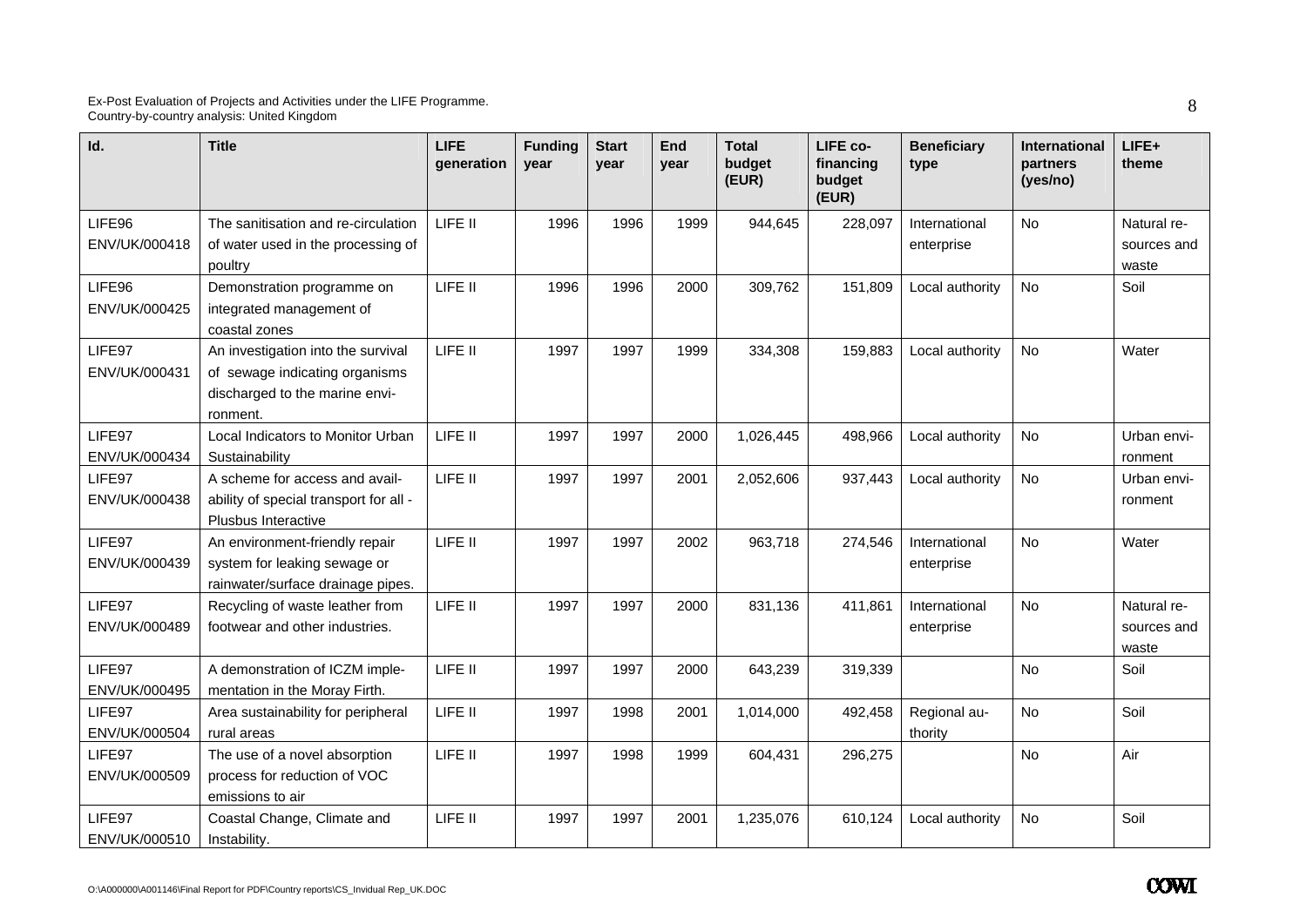| Id.                     | <b>Title</b>                                                                                                                                                                  | LIFE<br>qeneration | <b>Funding</b><br>vear | <b>Start</b><br>year | End<br>year | <b>Total</b><br>budget<br>(EUR) | LIFE co-<br>financing<br>budget<br>(EUR) | <b>Beneficiary</b><br>type  | International<br>partners<br>(yes/no) | $LIFE+$<br>theme                    |
|-------------------------|-------------------------------------------------------------------------------------------------------------------------------------------------------------------------------|--------------------|------------------------|----------------------|-------------|---------------------------------|------------------------------------------|-----------------------------|---------------------------------------|-------------------------------------|
| LIFE97<br>ENV/UK/000511 | New Wetland Harvests: project<br>to develop new, environmentally<br>sustainable technology for wet-<br>land management.                                                       | LIFE II            | 1997                   | 1997                 | 2000        | 1,047,117                       | 491,910                                  | Park-Reserve<br>authority   | No                                    | Soil                                |
| LIFE98<br>ENV/UK/000583 | <b>Biodiversity Action on Industrial</b><br>Sites: integrating industrial and<br>environmental management sys-<br>tems                                                        | LIFE II            | 1998                   | 1998                 | 2002        | 1,179,753                       | 574,738                                  | University                  | <b>No</b>                             | Soil                                |
| LIFE98<br>ENV/UK/000588 | The processing of current waste<br>foundry sand and sand previously<br>discarded to landfill sand as a<br>total recycling service to the<br>foundry industry and other users. | LIFE II            | 1998                   | 1998                 | 2000        | 2,626,866                       | 613,771                                  |                             | <b>No</b>                             | Natural re-<br>sources and<br>waste |
| LIFE98<br>ENV/UK/000590 | Novel technologies to help the<br>European furniture industry re-<br>duce emissions of environmen-<br>tally damaging organic solvents                                         | LIFE II            | 1998                   | 1998                 | 2001        | 840,597                         | 420,299                                  | International<br>enterprise | Yes                                   | Air                                 |
| LIFE98<br>ENV/UK/000595 | The Green Light Project                                                                                                                                                       | LIFE II            | 1998                   | 1998                 | 2002        | 768,171                         | 206,293                                  | NGO-<br>Foundation          | <b>No</b>                             | Water                               |
| LIFE98<br>ENV/UK/000601 | Reusable Packaging - Pilot Study<br>for EPS/EPP Packaging Materials                                                                                                           | LIFE II            | 1998                   | 1998                 | 2001        | 760,620                         | 380,310                                  | <b>SME</b>                  | No                                    | Natural re-<br>sources and<br>waste |
| LIFE98<br>ENV/UK/000602 | SALSA - Sustainable Access to<br>Leisure Sites and Amenities                                                                                                                  | LIFE II            | 1998                   | 1998                 | 2001        | 1,859,949                       | 733,560                                  | Local authority             | No                                    | Strategic<br>Approaches             |
| LIFE98<br>ENV/UK/000603 | Reduction of Waste Discharge by<br>Underground Disposal of Process<br><b>Residues</b>                                                                                         | LIFE II            | 1998                   | 1998                 | 2003        | 4,996,933                       | 2,176,948                                | International<br>enterprise | <b>No</b>                             | Natural re-<br>sources and<br>waste |
| LIFE98<br>ENV/UK/000605 | EURO-EMAS: Pan European<br>Local Authority Eco-Management<br>and Audit Scheme                                                                                                 | LIFE II            | 1998                   | 1998                 | 2002        | 1,271,067                       | 624,157                                  | Local authority             | No                                    | Strategic<br>Approaches             |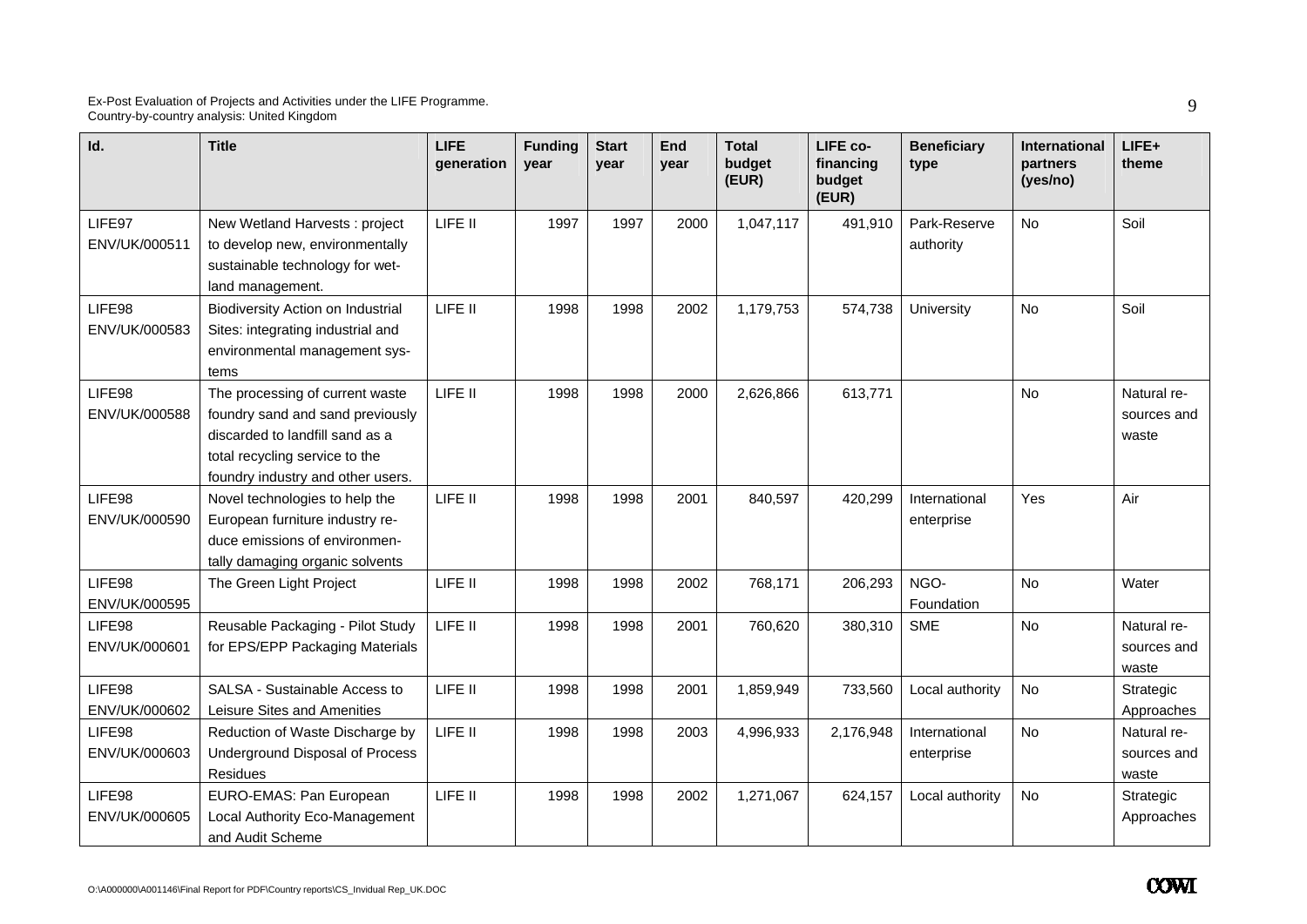| Id.                     | <b>Title</b>                                                                                                                                      | <b>LIFE</b><br>generation | <b>Funding</b><br>year | <b>Start</b><br>year | End<br>year | <b>Total</b><br>budget<br>(EUR) | LIFE co-<br>financing<br>budget<br>(EUR) | <b>Beneficiary</b><br>type  | <b>International</b><br>partners<br>(yes/no) | LIFE+<br>theme                      |
|-------------------------|---------------------------------------------------------------------------------------------------------------------------------------------------|---------------------------|------------------------|----------------------|-------------|---------------------------------|------------------------------------------|-----------------------------|----------------------------------------------|-------------------------------------|
| LIFE98<br>ENV/UK/000607 | Using Automatic Monitoring and<br>Dynamic Modelling for the Active<br>Management of Lakes and Res-<br>ervoirs.                                    | LIFE II                   | 1998                   | 1999                 | 2003        | 1,391,339                       | 686,363                                  | Research insti-<br>tutions  | Yes                                          | Water                               |
| LIFE98<br>ENV/UK/000608 | The Moray Firth Project                                                                                                                           | LIFE II                   | 1998                   | 1998                 | 2002        | 475,838                         | 237,018                                  | Development<br>agency       | No                                           | Soil                                |
| LIFE98<br>ENV/UK/000611 | <b>Chepstow Sustainable Transport</b><br>Project                                                                                                  | LIFE II                   | 1998                   | 1999                 | 2003        | 905,894                         | 126,840                                  | Local authority             | <b>No</b>                                    | Climate<br>change                   |
| LIFE98<br>ENV/UK/000616 | Testing an environmentally<br>friendly housing layout in an ex-<br>posed peripheral location on the<br>North Sea fringe of Europe                 | LIFE II                   | 1998                   | 1998                 | 2002        | 699,959                         | 335,984                                  | Local authority             | <b>No</b>                                    | Strategic<br>Approaches             |
| LIFE99<br>ENV/UK/000170 | Sustainability in membrane bio-<br>reactor (MBR) technology by re-<br>ducing hazardous chemicals con-<br>sumption and energy use                  | LIFE II                   | 1999                   | 1999                 | 2001        | 541,894                         | 162,568                                  |                             | <b>No</b>                                    | Natural re-<br>sources and<br>waste |
| LIFE99<br>ENV/UK/000172 | Development and evaluation of<br>innovative solutions to reduce<br>VOC emissions from the printing<br>industry                                    | LIFE II                   | 1999                   | 1999                 | 2001        | 698,533                         | 91,543                                   | International<br>enterprise | <b>No</b>                                    | Air                                 |
| LIFE99<br>ENV/UK/000176 | Novel, low cost biodegradable<br>absorbent materials for the re-<br>moval of a range of organic and<br>inorganic contaminants from<br>waste water | LIFE II                   | 1999                   | 1999                 | 2002        | 975,596                         | 253,604                                  | <b>SME</b>                  | No                                           | Water                               |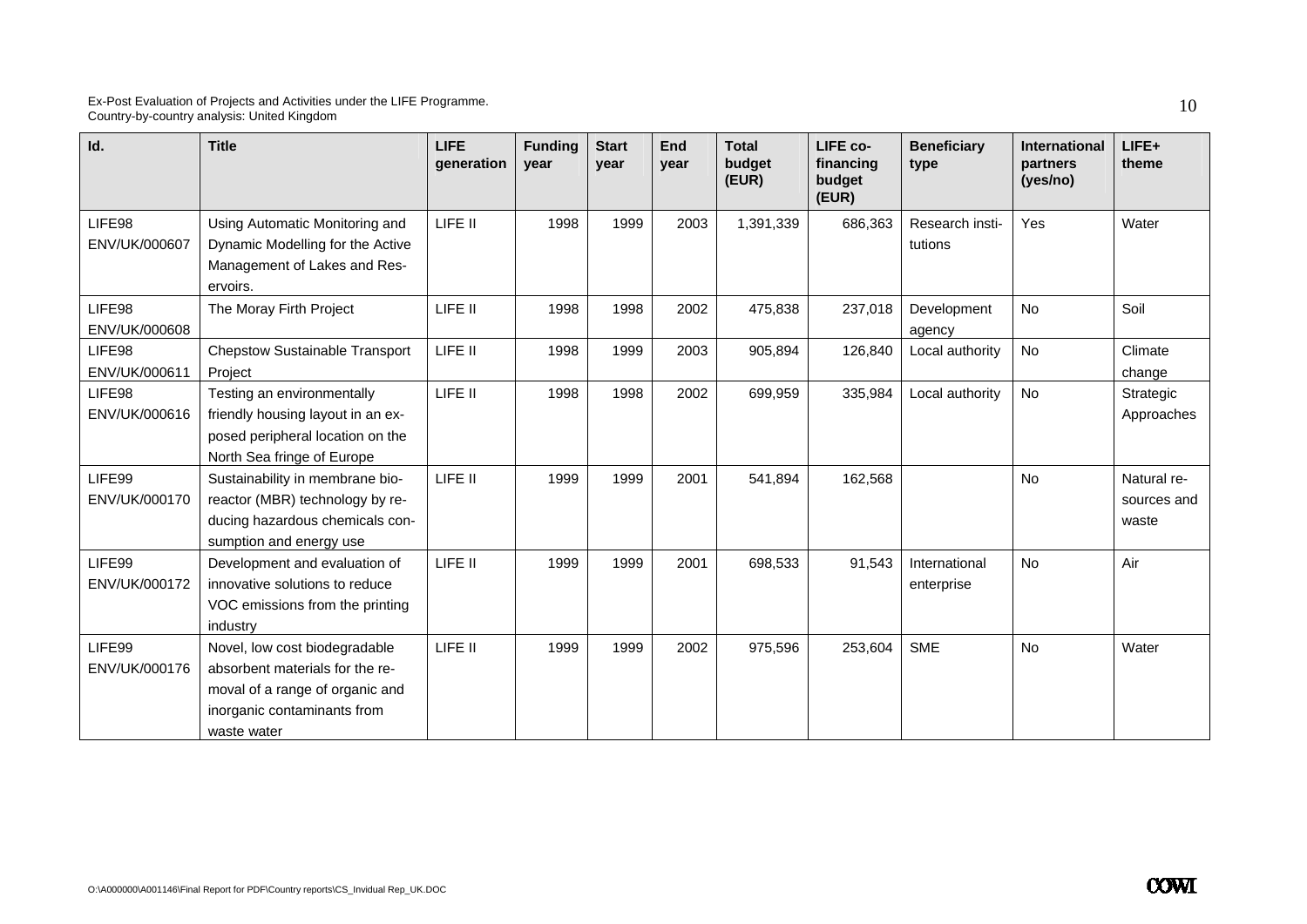| Id.                     | <b>Title</b>                                                                                                                                                                | <b>LIFE</b><br>generation | <b>Funding</b><br>year | <b>Start</b><br>vear | End<br>year | <b>Total</b><br>budget<br>(EUR) | LIFE co-<br>financing<br>budget<br>(EUR) | <b>Beneficiary</b><br>type  | International<br>partners<br>(yes/no) | LIFE+<br>theme                      |
|-------------------------|-----------------------------------------------------------------------------------------------------------------------------------------------------------------------------|---------------------------|------------------------|----------------------|-------------|---------------------------------|------------------------------------------|-----------------------------|---------------------------------------|-------------------------------------|
| LIFE99<br>ENV/UK/000177 | A demonstration model which<br>integrates environmental consid-<br>erations in sustainable land use<br>planning and management<br>through the use of ecological<br>networks | LIFE II                   | 1999                   | 1999                 | 2003        | 4,836,612                       | 2,362,583                                | Local authority             | <b>No</b>                             | Soil                                |
| LIFE99<br>ENV/UK/000180 | Making news for monitoring pro-<br>gress - meaningful community<br>sustainable development indica-<br>tors (CSDIs) for local people and<br>the media                        | LIFE II                   | 1999                   | 1999                 | 2003        | 1,251,680                       | 531,064                                  | NGO-<br>Foundation          | <b>No</b>                             | Urban envi-<br>ronment              |
| LIFE99<br>ENV/UK/000182 | Demonstration of sustainable<br>forestry to protect water quality<br>and aquatic biodiversity                                                                               | LIFE II                   | 1999                   | 1999                 | 2003        | 777,183                         | 388,592                                  | National au-<br>thority     | <b>No</b>                             | Water                               |
| LIFE99<br>ENV/UK/000184 | Toolkits for Community Led Re-<br>generation of Derelict Land                                                                                                               | LIFE II                   | 1999                   | 1999                 | 2002        | 459,507                         | 221,573                                  | NGO-<br>Foundation          | <b>No</b>                             | Urban envi-<br>ronment              |
| LIFE99<br>ENV/UK/000185 | Electrostatic dry glazing of ce-<br>ramic tiles                                                                                                                             | LIFE II                   | 1999                   | 1999                 | 2002        | 875,252                         | 260,376                                  | <b>SME</b>                  | No                                    | Natural re-<br>sources and<br>waste |
| LIFE99<br>ENV/UK/000196 | Cliffe Marshes conservation park                                                                                                                                            | LIFE II                   | 1999                   | 1999                 | 2003        | 1,513,468                       | 680,331                                  |                             | No                                    | Soil                                |
| LIFE99<br>ENV/UK/000200 | Ecological restoration of Nobel<br>explosives factory                                                                                                                       | LIFE II                   | 1999                   | 1999                 | 2003        | 269,994                         | 129,115                                  | NGO-<br>Foundation          | No                                    | Soil                                |
| LIFE99<br>ENV/UK/000202 | Promote Life                                                                                                                                                                | LIFE II                   | 1999                   | 1999                 | 2002        | 10,262,756                      | 1,754,170                                | International<br>enterprise | No                                    | Natural re-<br>sources and<br>waste |
| LIFE99<br>ENV/UK/000203 | Wise use of floodplains - a dem-<br>onstration of techniques to evalu-<br>ate and plan floodplain restoration                                                               | LIFE II                   | 1999                   | 1999                 | 2002        | 2,108,110                       | 1,052,044                                | NGO-<br>Foundation          | No                                    | Water                               |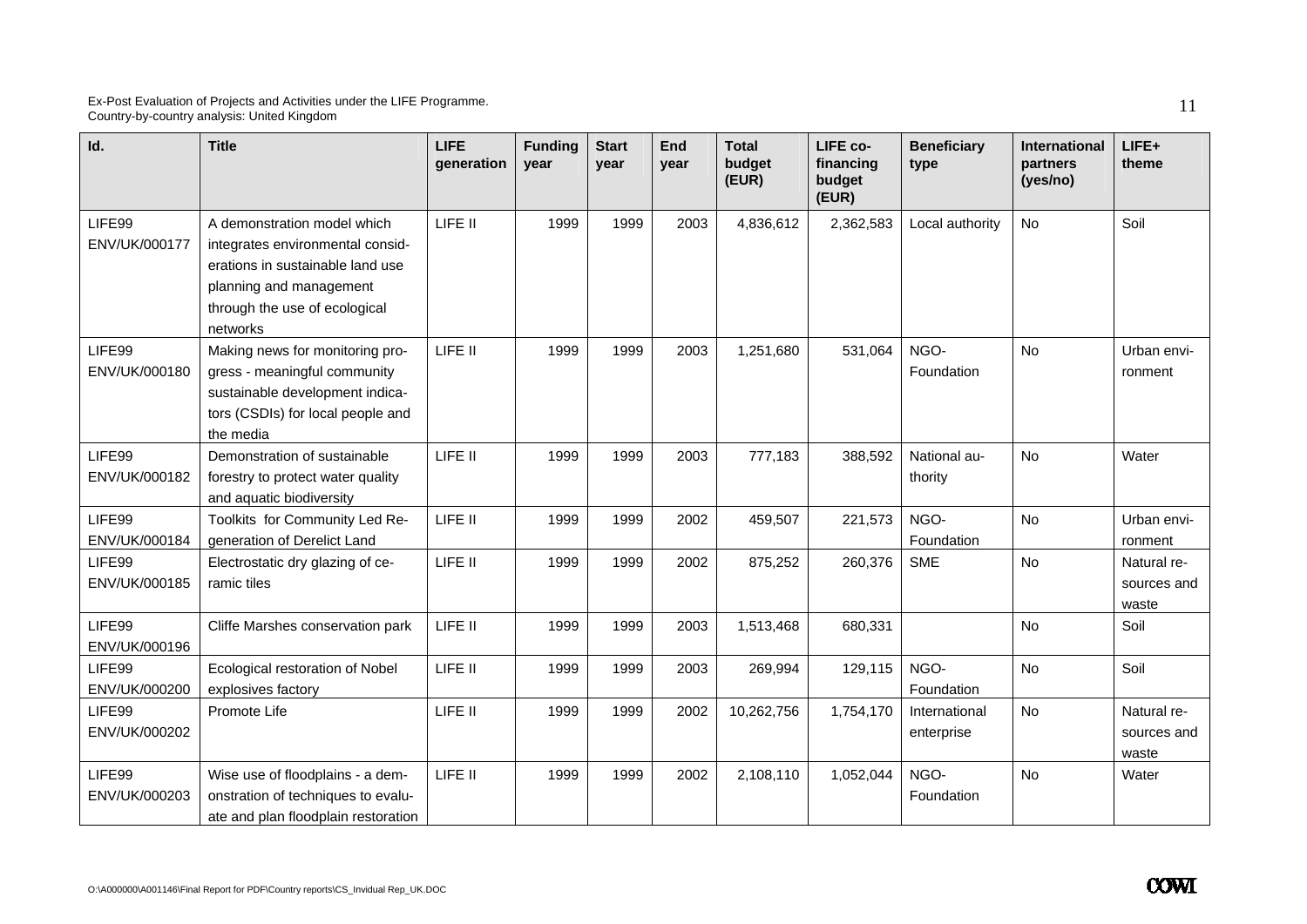| Id.                                 | <b>Title</b>                                                                                     | <b>LIFE</b><br>generation | <b>Funding</b><br>year | <b>Start</b><br>year | End<br>year | <b>Total</b><br>budget<br>(EUR) | LIFE co-<br>financing<br>budget<br>(EUR) | <b>Beneficiary</b><br>type | <b>International</b><br>partners<br>(yes/no) | LIFE+<br>theme                      |
|-------------------------------------|--------------------------------------------------------------------------------------------------|---------------------------|------------------------|----------------------|-------------|---------------------------------|------------------------------------------|----------------------------|----------------------------------------------|-------------------------------------|
| LIFE99<br>ENV/UK/000211             | Sustainable post industrial land<br>restoration and re-creation of high<br>biodiversity habitats | LIFE II                   | 1999                   | 1999                 | 2003        | 1,076,410                       | 528,886                                  | Research insti-<br>tutions | No                                           | Soil                                |
| LIFE00<br>ENV/UK/000891             | Peer reviews for European sus-<br>tainable urban development                                     | LIFE II                   | 2000                   | 2001                 | 2005        | 1,456,200                       | 705,630                                  | Local authority            | Yes                                          | Urban envi-<br>ronment              |
| LIFE00<br>ENV/UK/000894             | The Ythan Project - sustainable<br>land management in the Ythan<br>catchment                     | LIFE II                   | 2000                   | 2001                 | 2005        | 737,038                         | 357,617                                  | Local authority            | No                                           | Soil                                |
| LIFE00<br>ENV/UK/000908             | Reuse Enterprise And Local Ini-<br>tiatives for Sustainable Econo-<br>mies                       | LIFE II                   | 2000                   | 2001                 | 2005        | 1,550,000                       | 775,000                                  | Local authority            | <b>No</b>                                    | Natural re-<br>sources and<br>waste |
| LIFE02<br>ENV/UK/000136             | Clean Accessible Transport for<br><b>Community Health</b>                                        | LIFE III                  | 2002                   | 2002                 | 2005        | 3,944,938                       | 1,493,843                                | Public enter-<br>prise     | Yes                                          | Air                                 |
| LIFE <sub>02</sub><br>ENV/UK/000140 | Integrated Water Management in<br>former coal mining regions                                     | LIFE III                  | 2002                   | 2002                 | 2005        | 4,075,986                       | 1,446,977                                | NGO-<br>Foundation         | Yes                                          | Water                               |
| LIFE02<br>ENV/UK/000143             | The value and issues of Utilising<br>EMAS II in the regulation of in-<br>dustry                  | LIFE III                  | 2002                   | 2002                 | 2006        | 2,101,947                       | 1,037,414                                | Public enter-<br>prise     | Yes                                          | Strategic<br>Approaches             |
| LIFE02<br>ENV/UK/000144             | Sustainable Management of Ur-<br>ban Rivers & Foodplains                                         | LIFE III                  | 2002                   | 2002                 | 2005        | 2,020,692                       | 1,010,346                                | Public enter-<br>prise     | <b>No</b>                                    | Water                               |
| LIFE <sub>02</sub><br>ENV/UK/000146 | Development and applications of<br>advanced filtration medium                                    | LIFE III                  | 2002                   | 2002                 | 2005        | 1,166,116                       | 176,213                                  | <b>SME</b>                 | <b>No</b>                                    | Water                               |
| LIFE <sub>02</sub><br>ENV/UK/000147 | Carbon Assessment and Reduc-<br>tion in Regeneration Areas                                       | LIFE III                  | 2002                   | 2002                 | 2005        | 421,651                         | 270,425                                  | Local authority            | No                                           | Air                                 |
| LIFE03<br>ENV/UK/000605             | Bioabsorption of Metals from<br>Abandoned mine sites                                             | LIFE III                  | 2003                   | 2003                 | 2007        | 1,333,408                       | 666,704                                  | University                 | <b>No</b>                                    | Soil                                |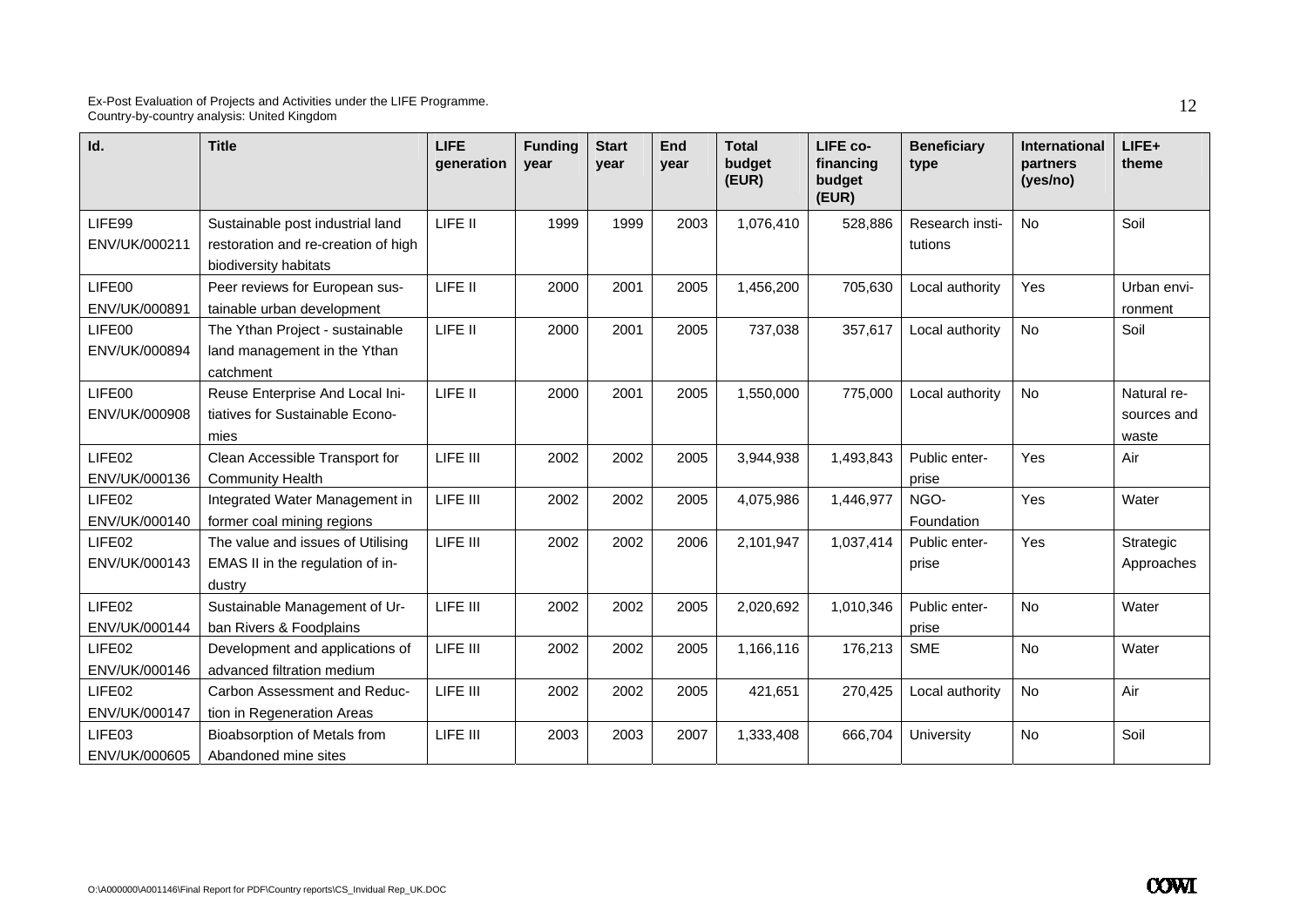| Id.                     | <b>Title</b>                                                                                                                                                                                                               | <b>LIFE</b><br>generation | <b>Funding</b><br>year | <b>Start</b><br>vear | End<br>year | <b>Total</b><br>budget<br>(EUR) | LIFE co-<br>financing<br>budget<br>(EUR) | <b>Beneficiary</b><br>type  | International<br>partners<br>(yes/no) | LIFE+<br>theme                      |
|-------------------------|----------------------------------------------------------------------------------------------------------------------------------------------------------------------------------------------------------------------------|---------------------------|------------------------|----------------------|-------------|---------------------------------|------------------------------------------|-----------------------------|---------------------------------------|-------------------------------------|
| LIFE03<br>ENV/UK/000606 | Demonstration of a system to<br>Facilitate the Recovery of recy-<br>clable Materials from waste<br>fridges, freezers and large WEEE<br>household appliances in an envi-<br>ronmentally protective manner                   | LIFE III                  | 2003                   | 2003                 | 2005        | 3,193,578                       | 958,073                                  |                             | <b>No</b>                             | Natural re-<br>sources and<br>waste |
| LIFE03<br>ENV/UK/000611 | Responding to the risks from cli-<br>mate change - developing sus-<br>tainable strategies for manage-<br>ment of natural hazards in coastal<br>areas taking account of the im-<br>pacts of climate change                  | LIFE III                  | 2003                   | 2003                 | 2007        | 1,682,954                       | 841,477                                  | Local authority             | No                                    | Soil                                |
| LIFE03<br>ENV/UK/000612 | Project to demonstrate an innova-<br>tive automated battery breaking<br>system to deal with end of life<br>battery management for lead acid<br>traction (motive power) and<br>sealed lead acid standby power<br>batteries. | LIFE III                  | 2003                   | 2003                 | 2006        | 1,514,434                       | 436,330                                  | <b>SME</b>                  | No                                    | Natural re-<br>sources and<br>waste |
| LIFE03<br>ENV/UK/000613 | Local Authority EMAS and Pro-<br>curement (LEAP)                                                                                                                                                                           | LIFE III                  | 2003                   | 2003                 | 2007        | 2,982,206                       | 1,487,569                                | Local authority             | No                                    | Strategic<br>Approaches             |
| LIFE03<br>ENV/UK/000614 | Sustainable Urban Planning Net-<br>works for green spaces                                                                                                                                                                  | LIFE III                  | 2003                   | 2003                 | 2006        | 1,824,191                       | 910,271                                  | Local authority             | No                                    | Urban envi-<br>ronment              |
| LIFE03<br>ENV/UK/000615 | Demonstration of a Recycling,<br><b>Energy Efficient and Environmen-</b><br>tally Friendly Modular Batch<br><b>Heater Plant</b>                                                                                            | LIFE III                  | 2003                   | 2003                 | 2006        | 4,876,407                       | 1,004,062                                | <b>SME</b>                  | <b>No</b>                             | Natural re-<br>sources and<br>waste |
| LIFE03<br>ENV/UK/000617 | Soil and Surface water protection<br>using conservation tillage in<br>northern and central europe                                                                                                                          | LIFE III                  | 2003                   | 2003                 | 2006        | 3,565,066                       | 1,782,533                                | International<br>enterprise | No                                    | Soil                                |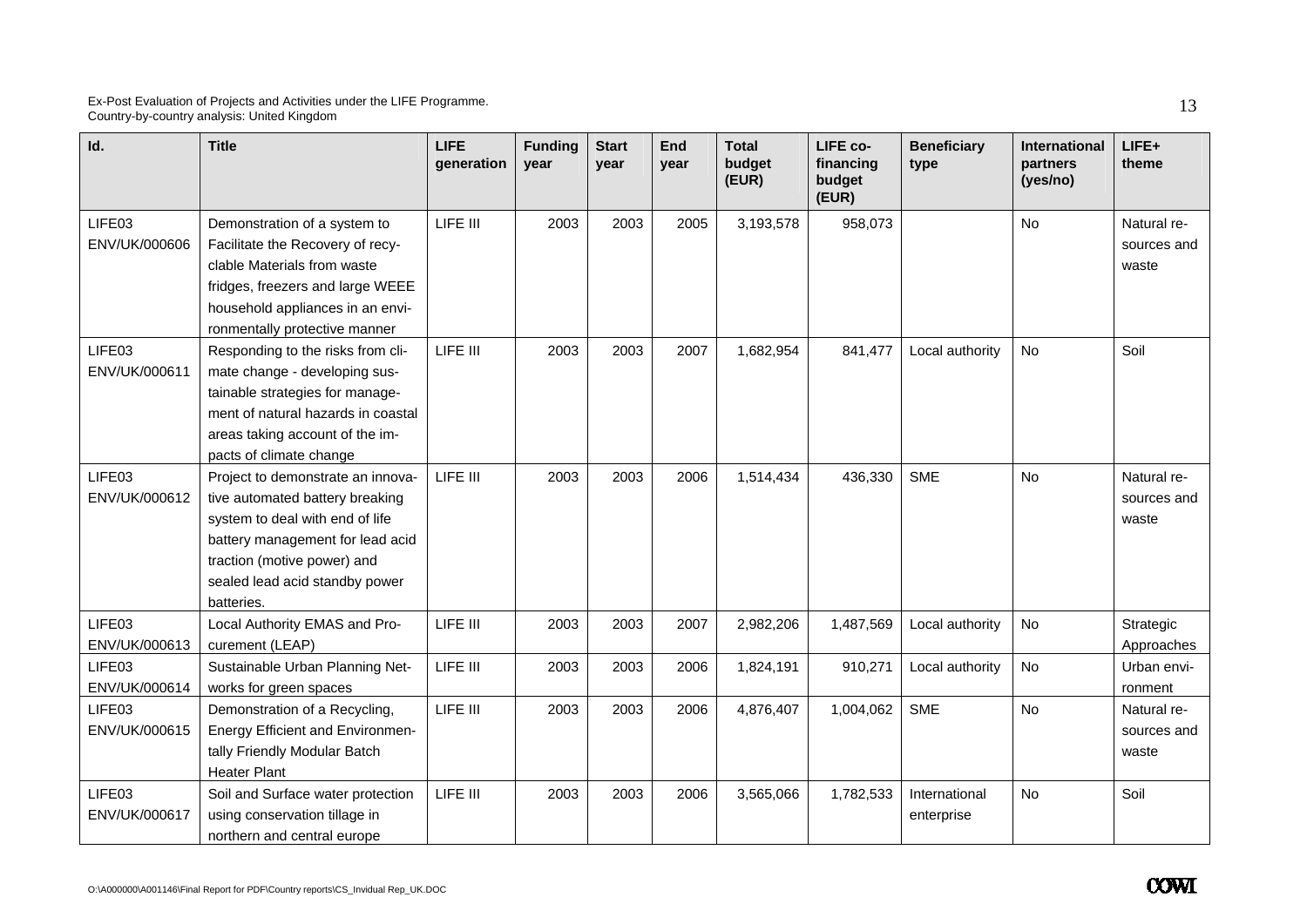| Id.                     | <b>Title</b>                                                                                                                                                                                              | <b>LIFE</b><br>generation | <b>Funding</b><br>vear | <b>Start</b><br>vear | End<br>year | <b>Total</b><br>budget<br>(EUR) | LIFE co-<br>financing<br>budget<br>(EUR) | <b>Beneficiary</b><br>type  | <b>International</b><br>partners<br>(yes/no) | $LIFE+$<br>theme                    |
|-------------------------|-----------------------------------------------------------------------------------------------------------------------------------------------------------------------------------------------------------|---------------------------|------------------------|----------------------|-------------|---------------------------------|------------------------------------------|-----------------------------|----------------------------------------------|-------------------------------------|
| LIFE03<br>ENV/UK/000618 | Develop to demonstration level<br>an industrial process aimed at<br>reducing the impact on the envi-<br>ronment of recovering plastic<br>(PET), silver and paper from X-<br>Ray and other PET based films | LIFE III                  | 2003                   | 2003                 | 2007        | 4,821,610                       | 1,733,125                                | <b>SME</b>                  | <b>No</b>                                    | Natural re-<br>sources and<br>waste |
| LIFE04<br>ENV/GB/000803 | Demonstrating a European<br>Method for Hazardous Waste<br><b>Management Including Targets</b><br>for Prevention and Reduction of<br>Waste                                                                 | LIFE III                  | 2004                   | 2004                 | 2008        | 1,451,282                       | 725,641                                  | Public enter-<br>prise      | <b>No</b>                                    | Natural re-<br>sources and<br>waste |
| LIFE04<br>ENV/GB/000807 | Sustainable River Catchments for<br>the South East                                                                                                                                                        | LIFE III                  | 2004                   | 2004                 | 2009        | 2,202,145                       | 1,090,138                                | Development<br>agency       | No                                           | Water                               |
| LIFE04<br>ENV/GB/000809 | Water-Renew : Wastewater pol-<br>ishing using renewble energy<br>crops                                                                                                                                    | LIFE III                  | 2004                   | 2004                 | 2009        | 1,393,547                       | 696,774                                  | International<br>enterprise | No                                           | Water                               |
| LIFE04<br>ENV/GB/000815 | Application and Dissemination of<br>Value-Based Eco-Ratings in Fi-<br>nancial Markets                                                                                                                     | LIFE III                  | 2004                   | 2004                 | 2007        | 688,674                         | 342,337                                  | Public enter-<br>prise      | <b>No</b>                                    | Strategic<br>Approaches             |
| LIFE04<br>ENV/GB/000816 | Networking with EMAS for Sus-<br>tainable Development                                                                                                                                                     | LIFE III                  | 2004                   | 2004                 | 2008        | 1,803,696                       | 900,164                                  | Local authority             | <b>No</b>                                    | Strategic<br>Approaches             |
| LIFE04<br>ENV/GB/000820 | <b>Treating Waste for Restoring</b><br><b>Land Sustainability</b>                                                                                                                                         | LIFE III                  | 2004                   | 2004                 | 2008        | 3,070,866                       | 1,525,928                                | Public enter-<br>prise      | <b>No</b>                                    | Natural re-<br>sources and<br>waste |
| LIFE05<br>ENV/UK/000118 | Tyre Recycling for Environmental<br>Advantage                                                                                                                                                             | LIFE III<br>Extension     | 2005                   | 2005                 | 2007        | 1,893,835                       | 568,150                                  | <b>SME</b>                  | No                                           | Natural re-<br>sources and<br>waste |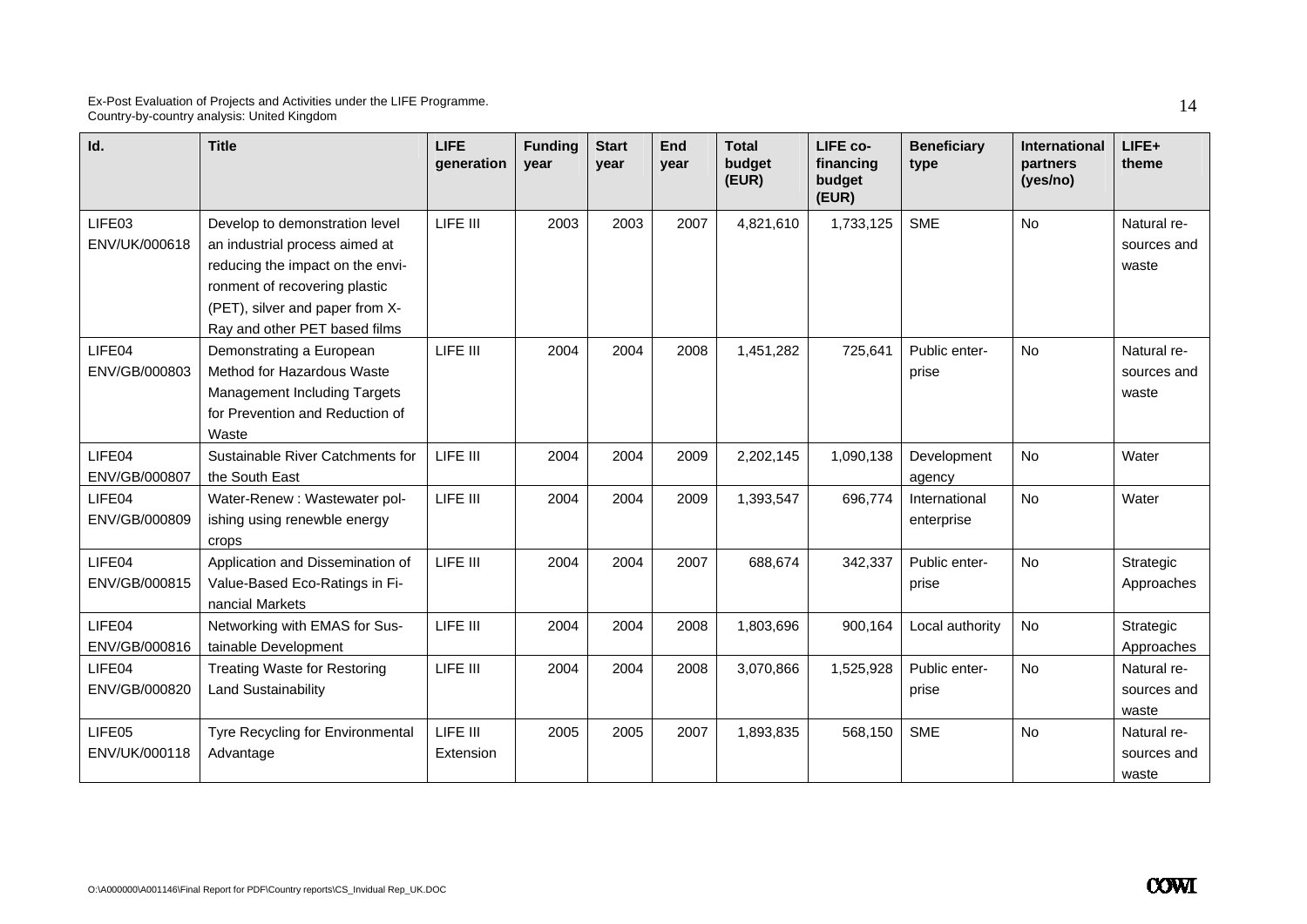| Id.                     | <b>Title</b>                                                                                                                                                                                                                                                                | <b>LIFE</b><br>generation | <b>Funding</b><br>year | <b>Start</b><br>year | <b>End</b><br>year | <b>Total</b><br>budget<br>(EUR) | LIFE co-<br>financing<br>budget<br>(EUR) | <b>Beneficiary</b><br>type  | International<br>partners<br>(yes/no) | LIFE+<br>theme                      |
|-------------------------|-----------------------------------------------------------------------------------------------------------------------------------------------------------------------------------------------------------------------------------------------------------------------------|---------------------------|------------------------|----------------------|--------------------|---------------------------------|------------------------------------------|-----------------------------|---------------------------------------|-------------------------------------|
| LIFE05<br>ENV/UK/000121 | Process water recycling with a<br>thermophile membrane bio reac-<br>tor installation for treatement of<br>hightemperature waste water,<br>containing recalcitrant cod -<br>varying in load, concentration and<br>composition-with almost zero<br>waste (sludge) production. | LIFE III<br>Extension     | 2005                   | 2005                 | 2008               | 1,644,125                       | 417,500                                  | International<br>enterprise | No                                    | Strategic<br>Approaches             |
| LIFE05<br>ENV/UK/000122 | Proyect to demonstrate a system<br>to increase cullet leverage for<br>environmentally attractive recy-<br>cling                                                                                                                                                             | LIFE III<br>Extension     | 2005                   | 2005                 | 2007               | 1,728,058                       | 518,417                                  | International<br>enterprise | <b>No</b>                             | Natural re-<br>sources and<br>waste |
| LIFE05<br>ENV/UK/000124 | The demonstration of high rate<br>enzyme hydrolysis as the safest<br>and most environmentally friendly<br>way to treat sewage for theland<br>recycling                                                                                                                      | LIFE III<br>Extension     | 2005                   | 2005                 | 2007               | 4,867,592                       | 1,446,648                                | International<br>enterprise | No                                    | Natural re-<br>sources and<br>waste |
| LIFE05<br>ENV/UK/000126 | The demonstration of the envi-<br>ronmental benefits of a new<br>chemical process (Formose),<br>capableof 100% reduction of for-<br>maldehyde from industrial effluent<br>waste streams.                                                                                    | LIFE III<br>Extension     | 2005                   | 2005                 | 2007               | 862,006                         | 258,602                                  | International<br>enterprise | No                                    | Water                               |
| LIFE05<br>ENV/UK/000127 | Maintaining quality urban envi-<br>ronments for river corridors users<br>and stakeholders                                                                                                                                                                                   | LIFE III<br>Extension     | 2005                   | 2005                 | 2009               | 3,920,113                       | 1,891,492                                | Local authority             | <b>No</b>                             | Urban envi-<br>ronment              |
| LIFE05<br>ENV/UK/000128 | Biomass, remediation, re-<br>generation: Re-using brownfields<br>sites for renewable energy crops.                                                                                                                                                                          | LIFE III<br>Extension     | 2005                   | 2005                 | 2010               | 1,220,830                       | 610,415                                  | University                  | No                                    | Climate<br>change                   |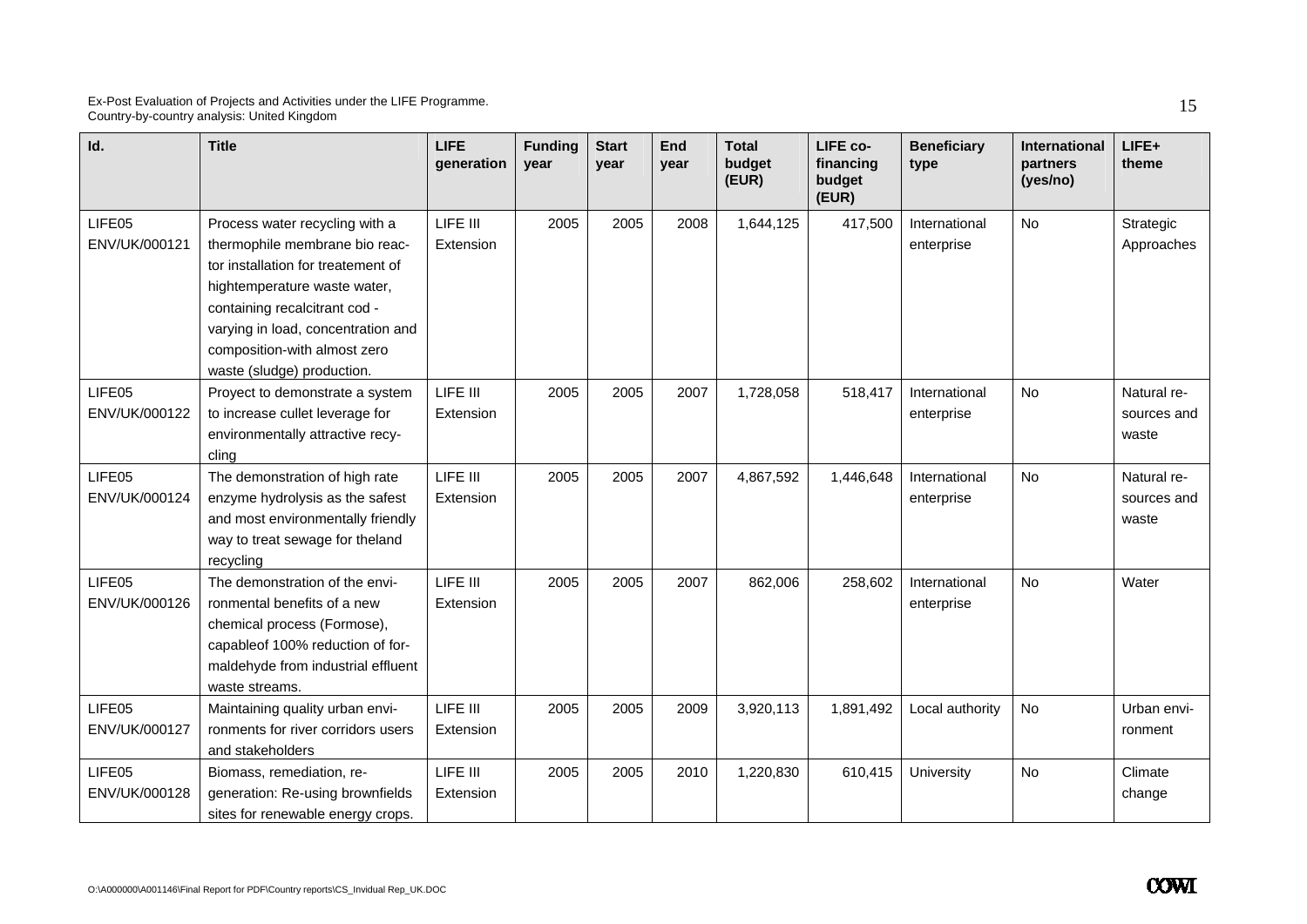| Id.                     | <b>Title</b>                                                                                                                                                  | <b>LIFE</b><br>qeneration | <b>Funding</b><br>year | <b>Start</b><br>vear | End<br>year | <b>Total</b><br>budget<br>(EUR) | LIFE co-<br>financing<br>budget<br>(EUR) | <b>Beneficiary</b><br>type | <b>International</b><br>partners<br>(yes/no) | LIFE+<br>theme                      |
|-------------------------|---------------------------------------------------------------------------------------------------------------------------------------------------------------|---------------------------|------------------------|----------------------|-------------|---------------------------------|------------------------------------------|----------------------------|----------------------------------------------|-------------------------------------|
| LIFE05<br>ENV/UK/000131 | Concept for the mamagement of<br>clinical waste based on environ-<br>mentally sound policies, providing<br>economic benefits and making<br>medical waste safe | LIFE III<br>Extension     | 2005                   | 2005                 | 2007        | 1,519,299                       | 706,299                                  | <b>SME</b>                 | <b>No</b>                                    | Natural re-<br>sources and<br>waste |
| LIFE05<br>ENV/UK/000137 | Remediation of agricultural dif-<br>fuse nitrate polluted waters<br>though the implementatio of a<br>permeable reactive barrier<br>(NITRABAR)                 | LIFE III<br>Extension     | 2005                   | 2005                 | 2010        | 1,482,768                       | 740.957                                  | Research insti-<br>tutions | No                                           | Water                               |
| LIFE05<br>ENV/UK/000998 | Integrated greenhouse and other<br>buildings utilising sustainable<br>desingn, construction and opera-<br>tion.                                               | LIFE III<br>Extension     | 2005                   | 2005                 | 2009        | 4,486,562                       | 2,243,281                                | <b>SME</b>                 | <b>No</b>                                    | Climate<br>change                   |
| LIFE06<br>ENV/UK/000401 | Managed Realignment Moving<br>Towards Water Framework Ob-<br>jectives                                                                                         | LIFE III<br>Extension     | 2006                   | 2006                 | 2010        | 898,232                         | 417,232                                  | Regional au-<br>thority    | <b>No</b>                                    | Water                               |
| LIFE06<br>ENV/UK/000409 | Bringing the OpenMI-Life                                                                                                                                      | LIFE III<br>Extension     | 2006                   | 2006                 | 2010        | 3,977,256                       | 1,988,628                                | Research insti-<br>tutions | <b>No</b>                                    | Water                               |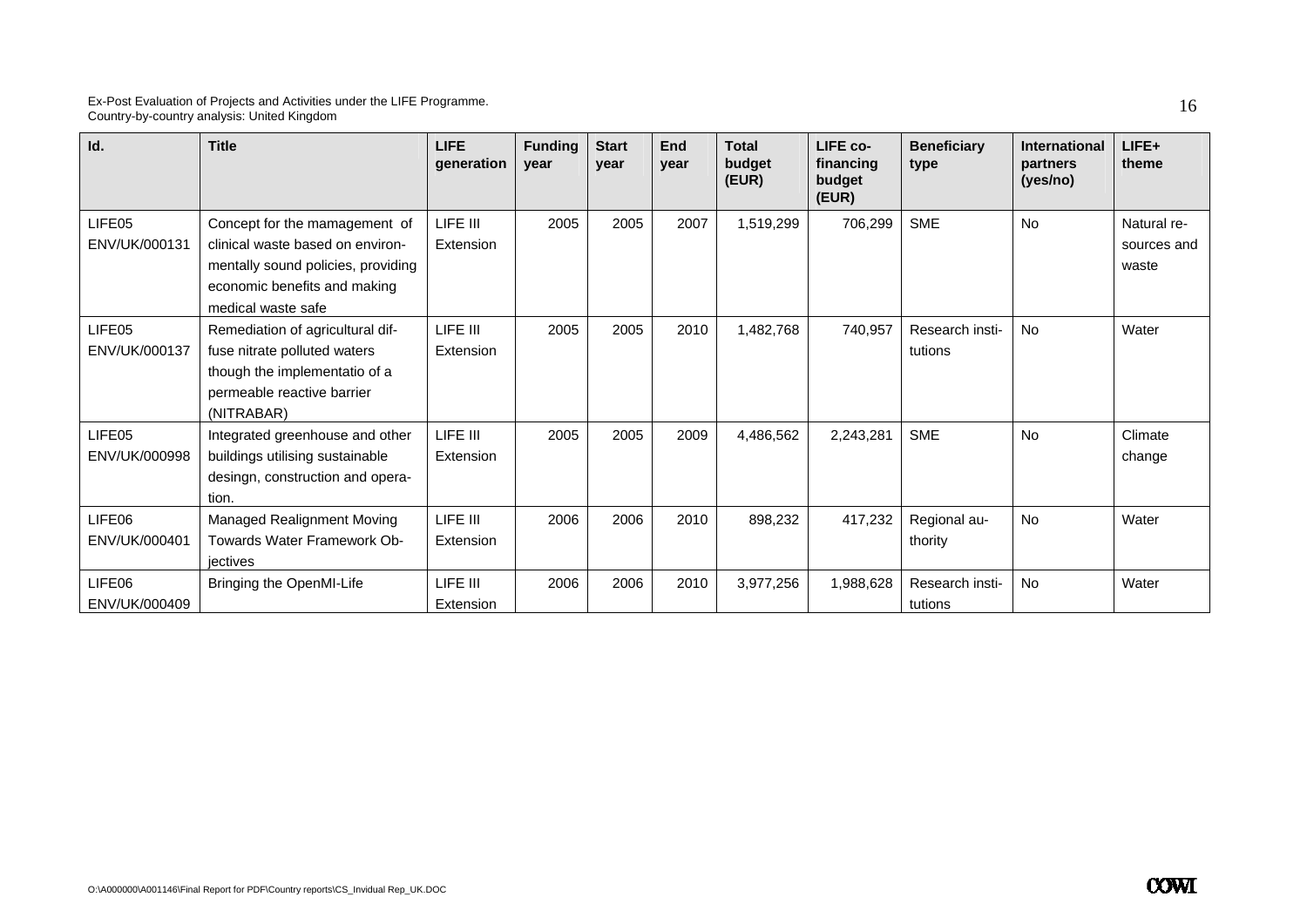*Table 3 Overview of LIFE Nature Projects in United Kingdom* 

| Id.           | <b>Title</b>                                              | <b>LIFE</b><br>generation | <b>Funding</b><br>vear | <b>Start</b><br>vear | End<br>vear | <b>Total</b><br>budget<br>(EUR) | LIFE co-<br>financing<br>(EUR) | <b>Beneficiary</b><br>type | <b>International</b><br>partners<br>(yes/no) | <b>Directive</b><br>(Birds,<br>Habitats) or<br>biodiversity |
|---------------|-----------------------------------------------------------|---------------------------|------------------------|----------------------|-------------|---------------------------------|--------------------------------|----------------------------|----------------------------------------------|-------------------------------------------------------------|
| LIFE96        | To develop and promote the nec-                           | LIFE II                   | 1996                   | 1996                 | 2002        | 4,914,084                       | 2,457,042                      | National au-               | <b>No</b>                                    | <b>Habitats</b>                                             |
| NAT/UK/003055 | essary conservation measures for<br><b>UK marine SACS</b> |                           |                        |                      |             |                                 |                                | thority                    |                                              |                                                             |
| LIFE96        | Urgent action for the Bittern (Bo-                        | LIFE II                   | 1996                   | 1996                 | 2000        | 3,756,073                       | 1,878,036                      | NGO-                       | No                                           | <b>Birds</b>                                                |
| NAT/UK/003057 | taurus stellaris) in the UK                               |                           |                        |                      |             |                                 |                                | Foundation                 |                                              |                                                             |
| LIFE97        | Securing Natura 2000 objectives                           | LIFE II                   | 1997                   | 1997                 | 2002        | 7,488,390                       | 3,744,912                      | Local authority            | <b>No</b>                                    | <b>Habitats</b>                                             |
| NAT/UK/004242 | in the New Forest                                         |                           |                        |                      |             |                                 |                                |                            |                                              |                                                             |
| LIFE97        | <b>Restoration of Atlantic Oakwoods</b>                   | LIFE II                   | 1997                   | 1997                 | 2001        | 3,406,517                       | 1,703,258                      | Mixt enterprise            | <b>No</b>                                    | Habitats                                                    |
| NAT/UK/004244 |                                                           |                           |                        |                      |             |                                 |                                |                            |                                              |                                                             |
| LIFE97        | Wild Ness: the conservation of                            | LIFE II                   | 1997                   | 1997                 | 2001        | 552,028                         | 220,811                        | NGO-                       | <b>No</b>                                    | <b>Birds</b>                                                |
| NAT/UK/004245 | Orford Ness, Phase 2                                      |                           |                        |                      |             |                                 |                                | Foundation                 |                                              |                                                             |
| LIFE98        | Wet Woods Restoration Project                             | LIFE II                   | 1998                   | 1998                 | 2002        | 1,005,177                       | 502,588                        | National au-               | <b>No</b>                                    | <b>Habitats</b>                                             |
| NAT/UK/005431 |                                                           |                           |                        |                      |             |                                 |                                | thority                    |                                              |                                                             |
| LIFE98        | The Border Mires - Active Blanket                         | LIFE II                   | 1998                   | 1998                 | 2003        | 465,697                         | 233,228                        | NGO-                       | <b>No</b>                                    | Habitats                                                    |
| NAT/UK/005432 | <b>Bog Rehabilitation Project</b>                         |                           |                        |                      |             |                                 |                                | Foundation                 |                                              |                                                             |
| LIFE99        | Living with the sea: Managing                             | LIFE II                   | 1999                   | 1999                 | 2003        | 2,234,433                       | 1,117,218                      | National au-               | <b>No</b>                                    | Biodiversity                                                |
| NAT/UK/006081 | Natura 2000 sites on dynamic                              |                           |                        |                      |             |                                 |                                | thority                    |                                              |                                                             |
|               | coastlines                                                |                           |                        |                      |             |                                 |                                |                            |                                              |                                                             |
| LIFE99        | Conserving saline lagoons & their                         | LIFE II                   | 1999                   | 1999                 | 2003        | 1,364,841                       | 682,420                        | NGO-                       | <b>No</b>                                    | <b>Birds</b>                                                |
| NAT/UK/006086 | birds on ten Natura 2000 sites in                         |                           |                        |                      |             |                                 |                                | Foundation                 |                                              |                                                             |
|               | England                                                   |                           |                        |                      |             |                                 |                                |                            |                                              |                                                             |
| LIFE99        | Safeguarding Natura 2000 Rivers                           | LIFE II                   | 1999                   | 1999                 | 2004        | 2,241,039                       | 1,120,519                      | National au-               | <b>No</b>                                    | <b>Habitats</b>                                             |
| NAT/UK/006088 | in the UK                                                 |                           |                        |                      |             |                                 |                                | thority                    |                                              |                                                             |
| LIFE99        | The Lowland Limestone Pave-                               | LIFE II                   | 1999                   | 1999                 | 2003        | 876,467                         | 438,234                        | NGO-                       | <b>No</b>                                    | Habitats                                                    |
| NAT/UK/006094 | ment Rehabilitation Project                               |                           |                        |                      |             |                                 |                                | Foundation                 |                                              |                                                             |
| LIFE00        | Improving the management of                               | LIFE II                   | 2000                   | 2001                 | 2006        | 3,482,722                       | 1,741,361                      | Regional au-               | No                                           | Habitats                                                    |
| NAT/UK/007071 | Salisbury Plain Natura 2000 sites                         |                           |                        |                      |             |                                 |                                | thority                    |                                              |                                                             |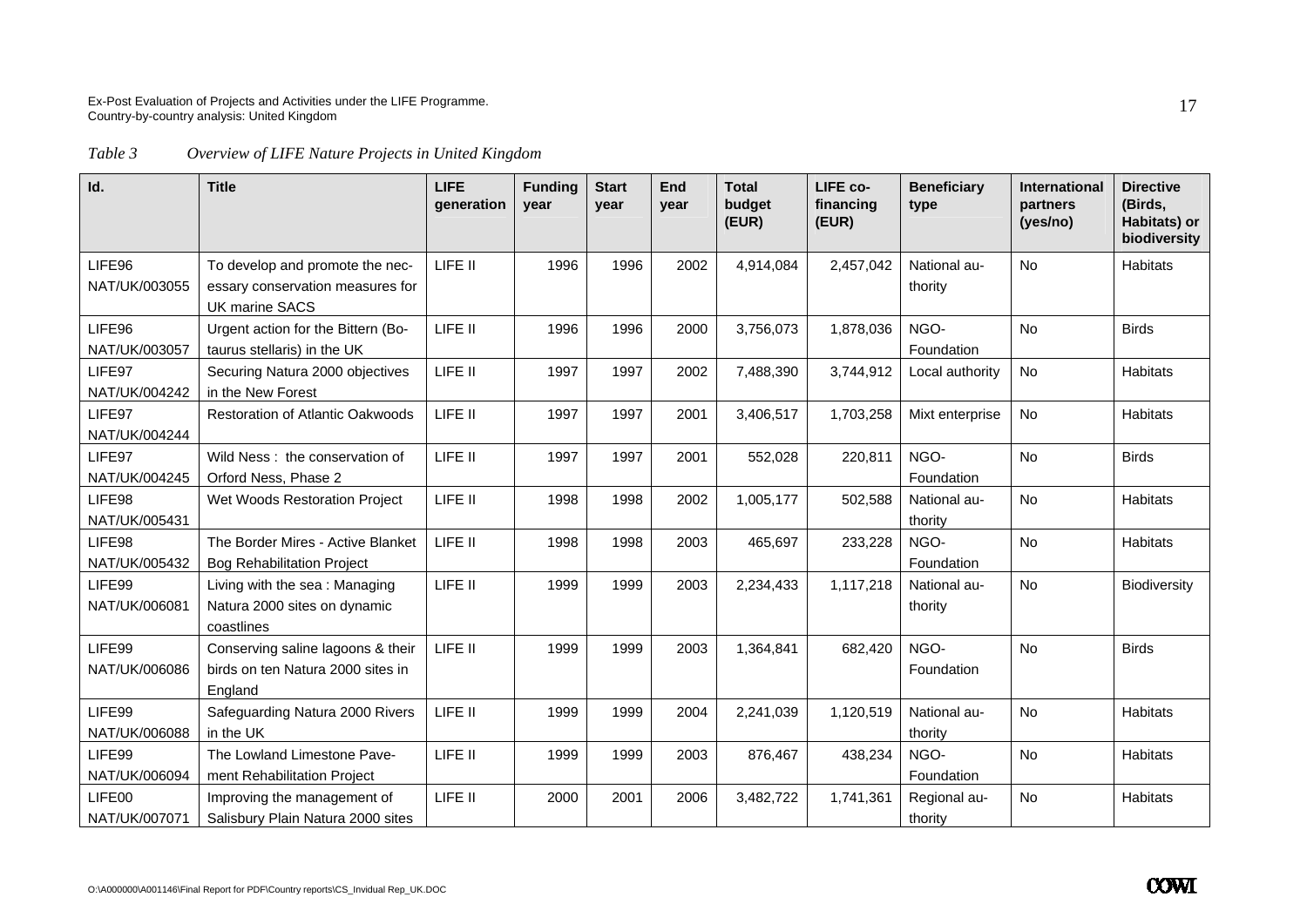| Id.                     | <b>Title</b>                                                                  | <b>LIFE</b><br>generation | <b>Funding</b><br>vear | <b>Start</b><br>vear | End<br>year | <b>Total</b><br>budget<br>(EUR) | LIFE co-<br>financing<br>(EUR) | <b>Beneficiary</b><br>type | <b>International</b><br>partners<br>(yes/no) | <b>Directive</b><br>(Birds,<br>Habitats) or<br>biodiversity |
|-------------------------|-------------------------------------------------------------------------------|---------------------------|------------------------|----------------------|-------------|---------------------------------|--------------------------------|----------------------------|----------------------------------------------|-------------------------------------------------------------|
| LIFE00<br>NAT/UK/007073 | Mink control to protect important<br>birds in SPAs in the Western Isles       | LIFE II                   | 2000                   | 2001                 | 2006        | 2,762,834                       | 1,381,417                      | Regional au-<br>thority    | <b>No</b>                                    | <b>Birds</b>                                                |
| LIFE00<br>NAT/UK/007074 | Woodland Habitat Restoration:<br>Core sites for a forest habitat<br>network   | LIFE II                   | 2000                   | 2001                 | 2005        | 3,186,358                       | 1,274,543                      | Public enter-<br>prise     | Yes                                          | Habitats                                                    |
| LIFE00<br>NAT/UK/007075 | Restoring active blanket bog of<br>European importance in North<br>Scotland   | LIFE II                   | 2000                   | 2001                 | 2007        | 4,547,869                       | 2,728,721                      | NGO-<br>Foundation         | <b>No</b>                                    | Habitats                                                    |
| LIFE00<br>NAT/UK/007078 | Restoration of Scottish raised<br>bogs                                        | LIFE II                   | 2000                   | 2001                 | 2004        | 2,139,262                       | 1,458,977                      | NGO-<br>Foundation         | <b>No</b>                                    | Habitats                                                    |
| LIFE00<br>NAT/UK/007079 | Combatting urban pressures de-<br>grading European heathlands in<br>Dorset    | LIFE II                   | 2000                   | 2001                 | 2005        | 3,819,840                       | 1,909,920                      | Local authority            | <b>No</b>                                    | Habitats                                                    |
| LIFE02<br>NAT/UK/008527 | Developing a strategic network of<br>SPA reedbeds for Botaurus stel-<br>laris | LIFE III                  | 2002                   | 2002                 | 2006        | 6,484,498                       | 3,890,699                      | NGO-<br>Foundation         | <b>No</b>                                    | <b>Birds</b>                                                |
| LIFE02<br>NAT/UK/008539 | Yorkshire Dales Limestone Coun-<br>try Project                                | LIFE III                  | 2002                   | 2002                 | 2008        | 1,883,632                       | 738,945                        | Park-Reserve<br>authority  | No                                           | Habitats                                                    |
| LIFE02<br>NAT/UK/008541 | <b>Urgent Conservation Manage-</b><br>ment for Scottish Capercaillie          | LIFE III                  | 2002                   | 2002                 | 2007        | 7,355,440                       | 3,677,720                      | Public enter-<br>prise     | <b>No</b>                                    | <b>Birds</b>                                                |
| LIFE02<br>NAT/UK/008544 | Sustainable Wetland Restoration<br>in the New Forest                          | LIFE III                  | 2002                   | 2002                 | 2007        | 4,584,262                       | 1,833,705                      | Local authority            | <b>No</b>                                    | Habitats                                                    |
| LIFE03<br>NAT/UK/000042 | Restoration of the mid Cornwall<br>Moors for the Euphydryas aurinia           | LIFE III                  | 2003                   | 2003                 | 2008        | 1,843,502                       | 921,751                        | Regional au-<br>thority    | No                                           | <b>Habitats</b>                                             |
| LIFE03<br>NAT/UK/000044 | Restoration of the Core Ravine<br>Woodlands of England & Wales                | LIFE III                  | 2003                   | 2003                 | 2007        | 2,041,178                       | 1,132,854                      | NGO-<br>Foundation         | <b>No</b>                                    | Habitats                                                    |
| LIFE04<br>NAT/GB/000245 | Small Cetaceans in the European<br>Atlantic and North Sea                     | LIFE III                  | 2004                   | 2004                 | 2007        | 3,113,260                       | 1,537,639                      | University                 | No                                           | Habitats                                                    |
| LIFE04<br>NAT/GB/000250 | Conservation of Atlantic salmon<br>in Scotland                                | LIFE III                  | 2004                   | 2004                 | 2008        | 4,695,816                       | 2,347,908                      | Regional au-<br>thority    | <b>No</b>                                    | Habitats                                                    |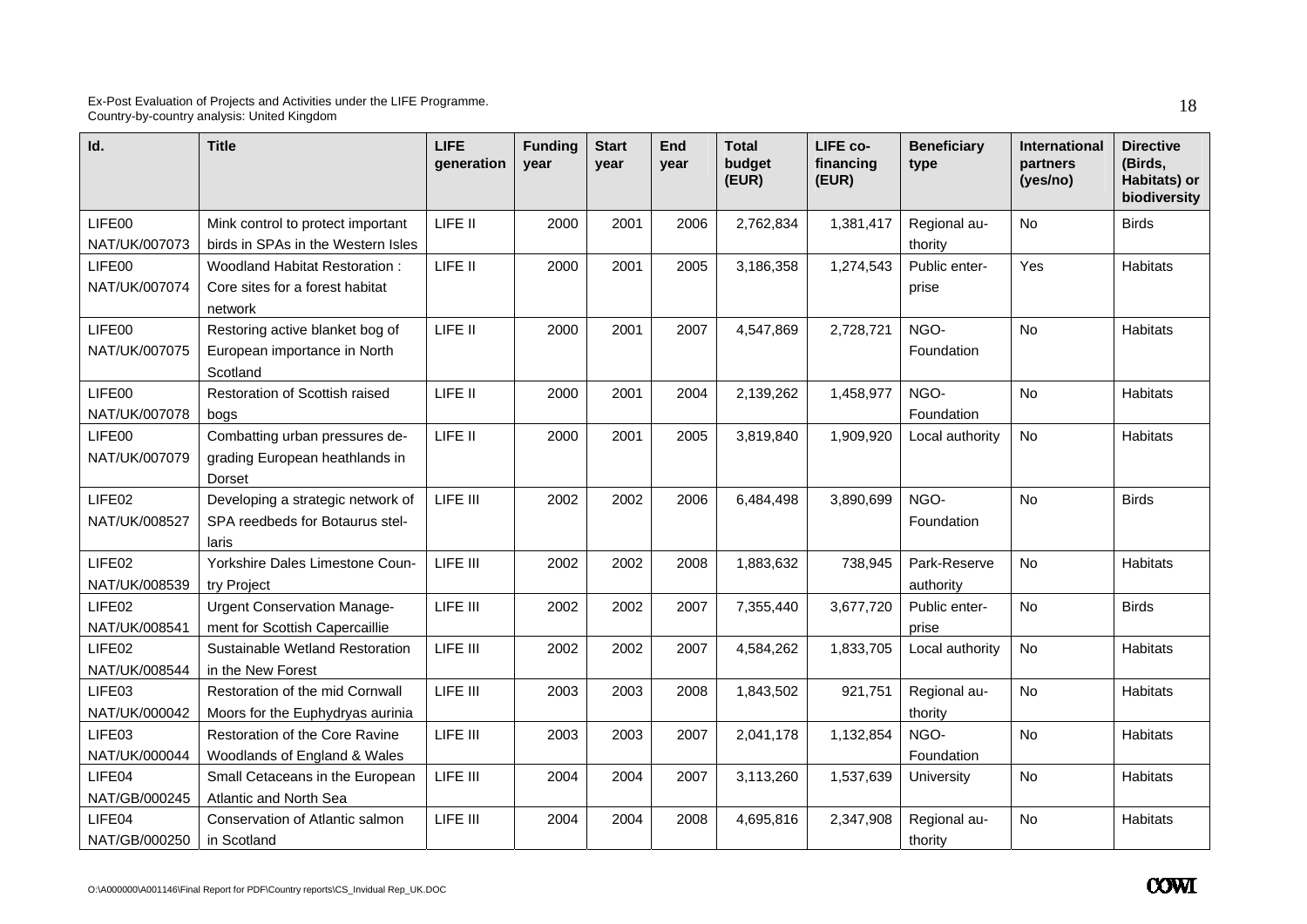| Id.                     | <b>Title</b>                                                                | LIFE.<br>generation   | <b>Funding</b><br>year | <b>Start</b><br>year | <b>End</b><br>year | <b>Total</b><br>budget<br>(EUR) | LIFE co-<br>financing<br>(EUR) | <b>Beneficiary</b><br>type | <b>International</b><br>partners<br>(yes/no) | <b>Directive</b><br>(Birds,<br>Habitats) or<br>biodiversity |
|-------------------------|-----------------------------------------------------------------------------|-----------------------|------------------------|----------------------|--------------------|---------------------------------|--------------------------------|----------------------------|----------------------------------------------|-------------------------------------------------------------|
| LIFE05<br>NAT/UK/000141 | Canna seabird recovery project                                              | LIFE III<br>Extension | 2005                   | 2005                 | 2008               | 840,458                         | 420,229                        | NGO-<br>Foundation         | <b>No</b>                                    | <b>Birds</b>                                                |
| LIFE05<br>NAT/UK/000142 | Eradication of Ruddy ducks in the<br>UK to protect the white-headed<br>duck | LIFE III<br>Extension | 2005                   | 2005                 | 2010               | 3,770,771                       | 1,827,130                      | National au-<br>thority    | <b>No</b>                                    | <b>Birds</b>                                                |
| LIFE05<br>NAT/UK/000143 | River Avon cSAC: demonstrating<br>strategic restoration and man-<br>agement | LIFE III<br>Extension | 2005                   | 2005                 | 2010               | 1,570,163                       | 628,065                        | National au-<br>thority    | <b>No</b>                                    | Habitats                                                    |
| LIFE06<br>NAT/UK/000134 | Restoring active blanket bog in<br>the Berwyn and Migneint SACs in<br>Wales | LIFE III<br>Extension | 2006                   | 2006                 | 2011               | 3,765,394                       | 2,824,046                      | NGO-<br>Foundation         | <b>No</b>                                    | Habitats                                                    |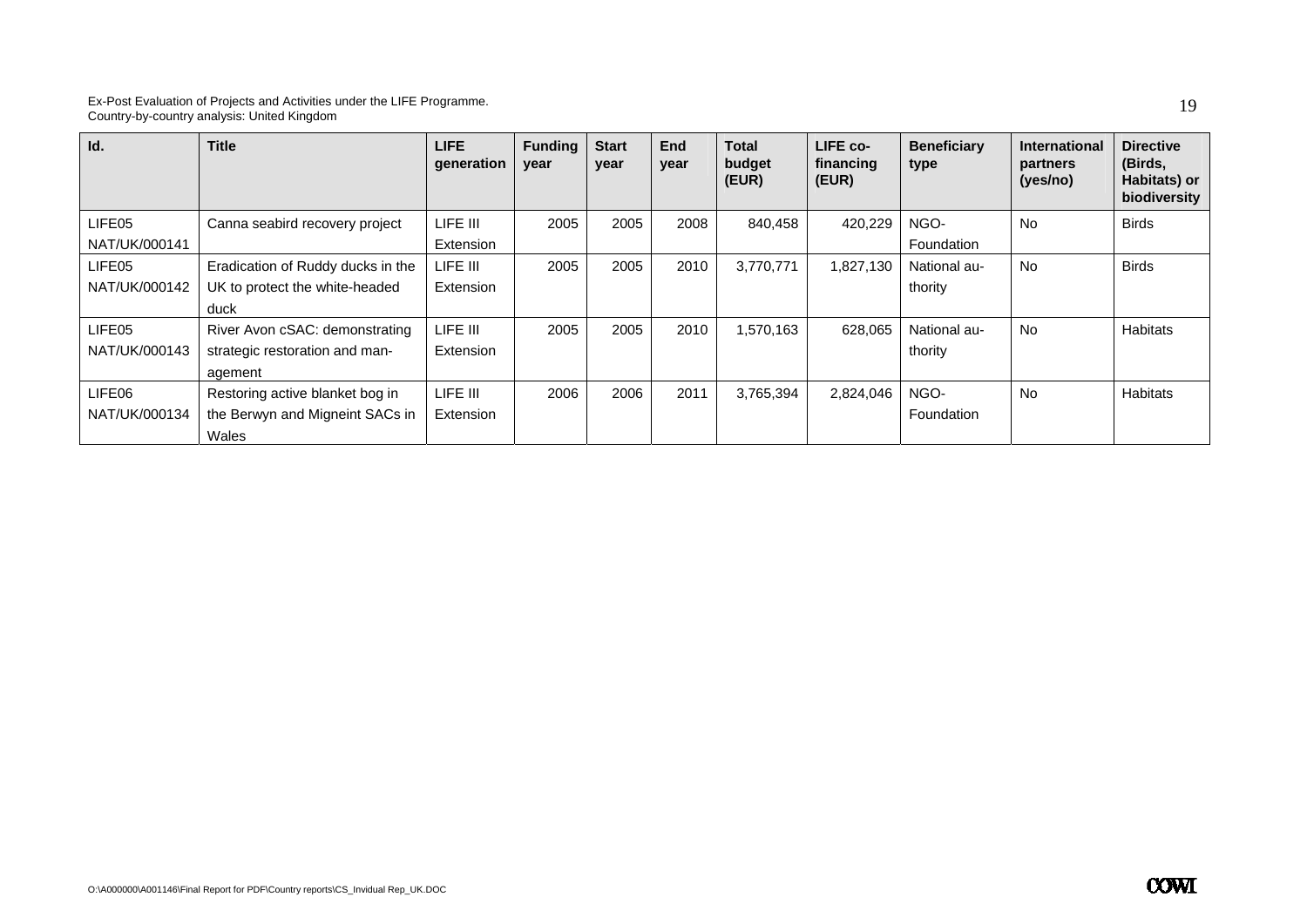### **Appendix 2 Summary tables on LIFE Environment projects in United Kingdom**

| <b>Generation</b>                                     | Year         | Number of<br>projects | <b>Total budget</b><br>(EUR<br>million) | <b>Total LIFE</b><br>co-financing<br>budget (EUR<br>million) | Average<br>duration<br>(years) | Average<br><b>LIFE funding</b><br>per project<br>(EUR<br>million) |
|-------------------------------------------------------|--------------|-----------------------|-----------------------------------------|--------------------------------------------------------------|--------------------------------|-------------------------------------------------------------------|
| LIFE II                                               | 1996         | $\overline{7}$        | 4.5                                     | 1.8                                                          | 3.1                            | 0.3                                                               |
|                                                       | 1997         | 10                    | 9.8                                     | 4.5                                                          | 3.1                            | 0.4                                                               |
|                                                       | 1998         | 12                    | 17.8                                    | 7.1                                                          | 3.7                            | 0.6                                                               |
|                                                       | 1999         | 13                    | 25.6                                    | 8.4                                                          | 3.3                            | 0.6                                                               |
|                                                       | <b>Total</b> | 42                    | 57.7                                    | 21.9                                                         | 3.3                            | 0.5                                                               |
| LIFE III                                              | 2000         | 3                     | 3.7                                     | 1.8                                                          | 4.0                            | 0.6                                                               |
|                                                       | 2002         | 6                     | 13.7                                    | 5.4                                                          | 3.2                            | 0.9                                                               |
|                                                       | 2003         | 9                     | 25.8                                    | 9.8                                                          | 3.3                            | 1.1                                                               |
|                                                       | 2004         | 6                     | 10.6                                    | 5.3                                                          | 4.2                            | 0.9                                                               |
|                                                       | <b>Total</b> | 24                    | 54                                      | 22                                                           | 3.6                            | 0.9                                                               |
| LIFE III<br>extension                                 | 2005         | 10                    | 23.6                                    | 9.4                                                          | 3.1                            | 0.9                                                               |
|                                                       | 2006         | $\overline{2}$        | 4.9                                     | 2.4                                                          | 4.0                            | 1.2                                                               |
|                                                       | <b>Total</b> | 12                    | 28.5                                    | 11.8                                                         | 3.3                            | 1.0                                                               |
| <b>Grand total</b>                                    |              | 78                    | 140.1                                   | 56.0                                                         | 3.4                            | 0.7                                                               |
| Comparative<br>figures for all<br><b>ENV</b> projects |              | 1,076                 | 1,947.7                                 | 615.9                                                        | 3.3                            | 0.6                                                               |

*Table 4 Overview of LIFE ENV projects in United Kingdom by year, 1996-2006*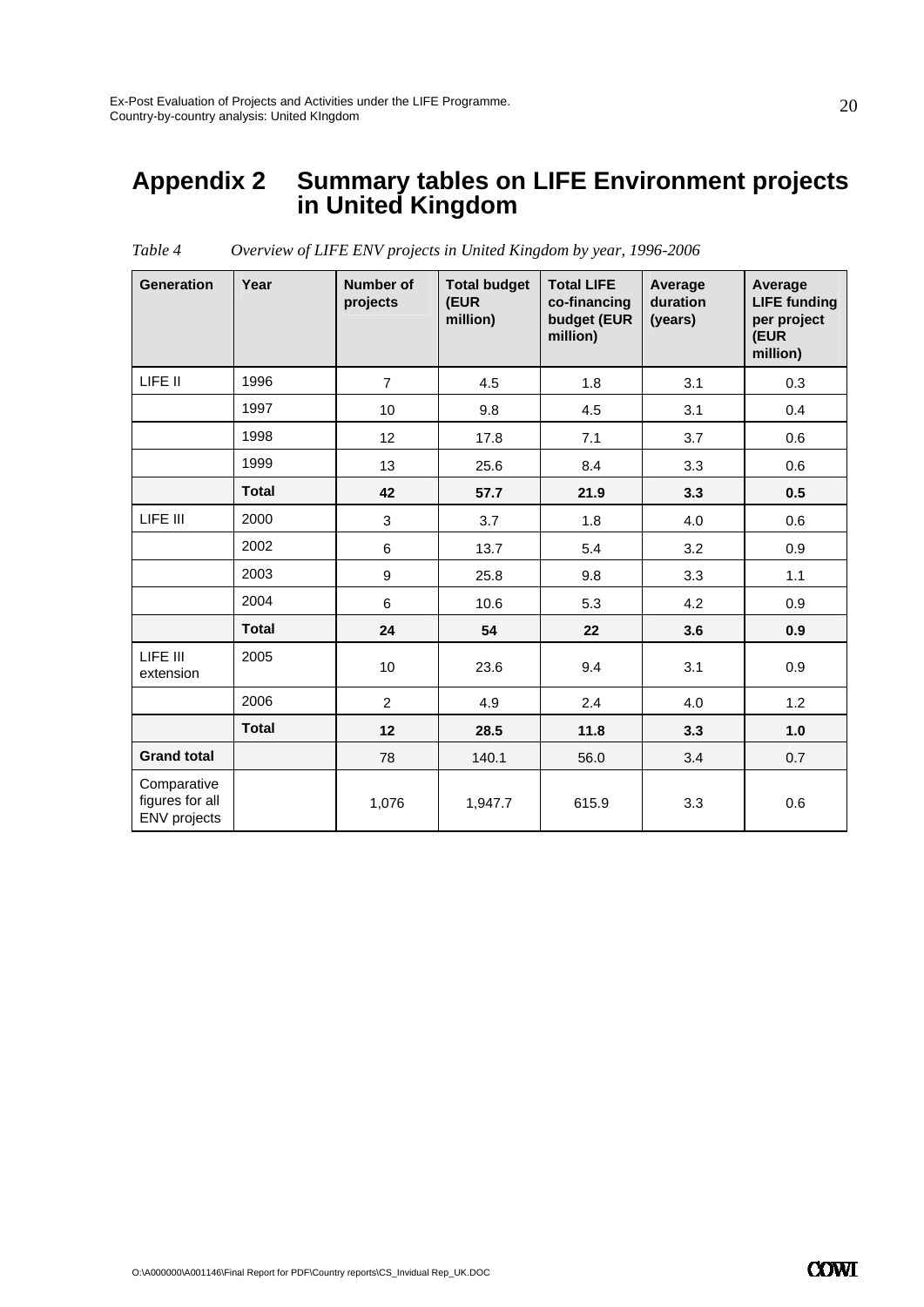| LIFE+ theme                    | No. of<br>projects | In $%$ of<br>total | <b>Total</b><br>budget<br>(EUR<br>million) | In $%$ of<br>total | <b>LIFE</b><br>contribution<br>(EUR<br>million) | In $%$ of<br>total |
|--------------------------------|--------------------|--------------------|--------------------------------------------|--------------------|-------------------------------------------------|--------------------|
| Climate change                 | 3                  | 4%                 | 6.6                                        | 5%                 | 3.0                                             | 5%                 |
| Air                            | 6                  | 8%                 | 7.1                                        | 5%                 | 2.7                                             | 5%                 |
| Water                          | 16                 | 21%                | 25.4                                       | 18%                | 10.8                                            | 19%                |
| Soil                           | 18                 | 23%                | 22.9                                       | 16%                | 11.2                                            | 20%                |
| <b>Forests</b>                 | 0                  | $0\%$              | 0.0                                        | $0\%$              | 0.0                                             | 0%                 |
| Natural resources and<br>waste | 19                 | 24%                | 52.3                                       | 37%                | 16.4                                            | 29%                |
| Chemicals                      | 0                  | $0\%$              | 0.0                                        | $0\%$              | 0.0                                             | 0%                 |
| Urban environment              | $\overline{7}$     | 9%                 | 12.0                                       | 9%                 | 5.7                                             | 10%                |
| Strategic approaches           | 9                  | 12%                | 13.7                                       | 10%                | 6.2                                             | 11%                |
| <b>Total</b>                   | 78                 | 100%               | 140.1                                      | 100%               | 56.0                                            | 100%               |

| Table 5 | Overview of LIFE ENV projects in United Kingdom 1996-2006 by theme |  |  |  |
|---------|--------------------------------------------------------------------|--|--|--|
|---------|--------------------------------------------------------------------|--|--|--|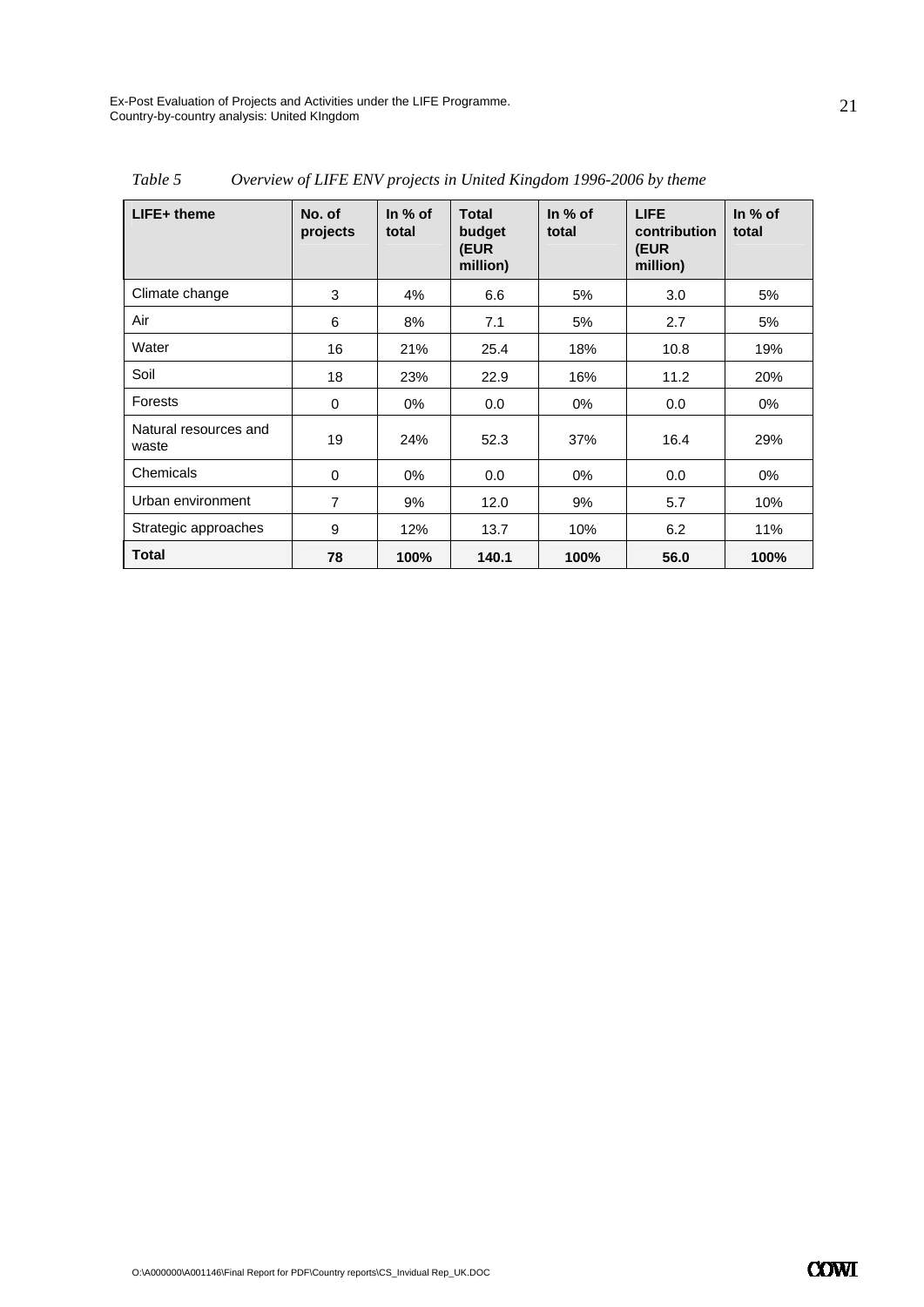| <b>Beneficiary type</b>                  | No. of<br>projects | In % of<br>total | <b>Total</b><br>budget<br>(EUR<br>million) | In % of<br>total | <b>LIFE</b><br>contribution<br>(EUR<br>million) | In % of<br>total |
|------------------------------------------|--------------------|------------------|--------------------------------------------|------------------|-------------------------------------------------|------------------|
| <b>Public entities</b>                   |                    |                  |                                            |                  |                                                 |                  |
| National authority                       | 1                  | 1%               | 0.8                                        | 1%               | 0.4                                             | 1%               |
| Regional authority                       | $\overline{2}$     | 3%               | 1.9                                        | 1%               | 0.9                                             | 2%               |
| Local authority                          | 20                 | 26%              | 31.3                                       | 22%              | 14.9                                            | 27%              |
| Development agency                       | 3                  | 4%               | 3.0                                        | 2%               | 1.5                                             | 3%               |
| Intergovernmental body                   | 0                  | 0%               | 0.0                                        | 0%               | 0.0                                             | 0%               |
| Park-reserve authority                   | 1                  | 1%               | 1.0                                        | 1%               | 0.5                                             | 1%               |
| Sub-total                                | 27                 | 35%              | 38.0                                       | 27%              | 18.1                                            | 32%              |
| <b>Public and private enterprises</b>    |                    |                  |                                            |                  |                                                 |                  |
| International enterprise                 | 14                 | 18%              | 34.2                                       | 24%              | 10.6                                            | 19%              |
| Large enterprise                         | $\Omega$           | 0%               | 0.0                                        | 0%               | 0.0                                             | 0%               |
| SME Small and medium sized<br>enterprise | $\mathbf 0$        | 0%               | 0.0                                        | 0%               | 0.0                                             | 0%               |
| Mixed enterprise                         | 6                  | 8%               | 13.3                                       | 9%               | 6.1                                             | 11%              |
| Public enterprise                        | 10                 | 13%              | 22.9                                       | 16%              | 7.8                                             | 14%              |
| Sub-total                                | 30                 | 38%              | 70.3                                       | 50%              | 24.5                                            | 44%              |
| <b>NGOs and research</b>                 |                    |                  |                                            |                  |                                                 |                  |
| NGO-Foundation                           | 6                  | 8%               | 8.9                                        | 6%               | 3.6                                             | 6%               |
| <b>Research institutions</b>             | $\overline{4}$     | 5%               | 7.9                                        | 6%               | 3.9                                             | 7%               |
| University                               | $\overline{4}$     | 5%               | 4.4                                        | 3%               | 2.2                                             | 4%               |
| Training centre                          | $\mathbf 0$        | 0%               | 0.0                                        | 0%               | 0.0                                             | $0\%$            |
| Sub-total                                | 14                 | 18%              | 21.3                                       | 15%              | 9.7                                             | 17%              |
| None indicated                           | $\overline{7}$     | 9%               | 10.4                                       | 7%               | 3.7                                             | 7%               |
| <b>Total</b>                             | 78                 | 100%             | 140.1                                      | 100%             | 56.0                                            | 100%             |

*Table 6 United Kingdom LIFE ENV projects 1996-2006 according to beneficiary type*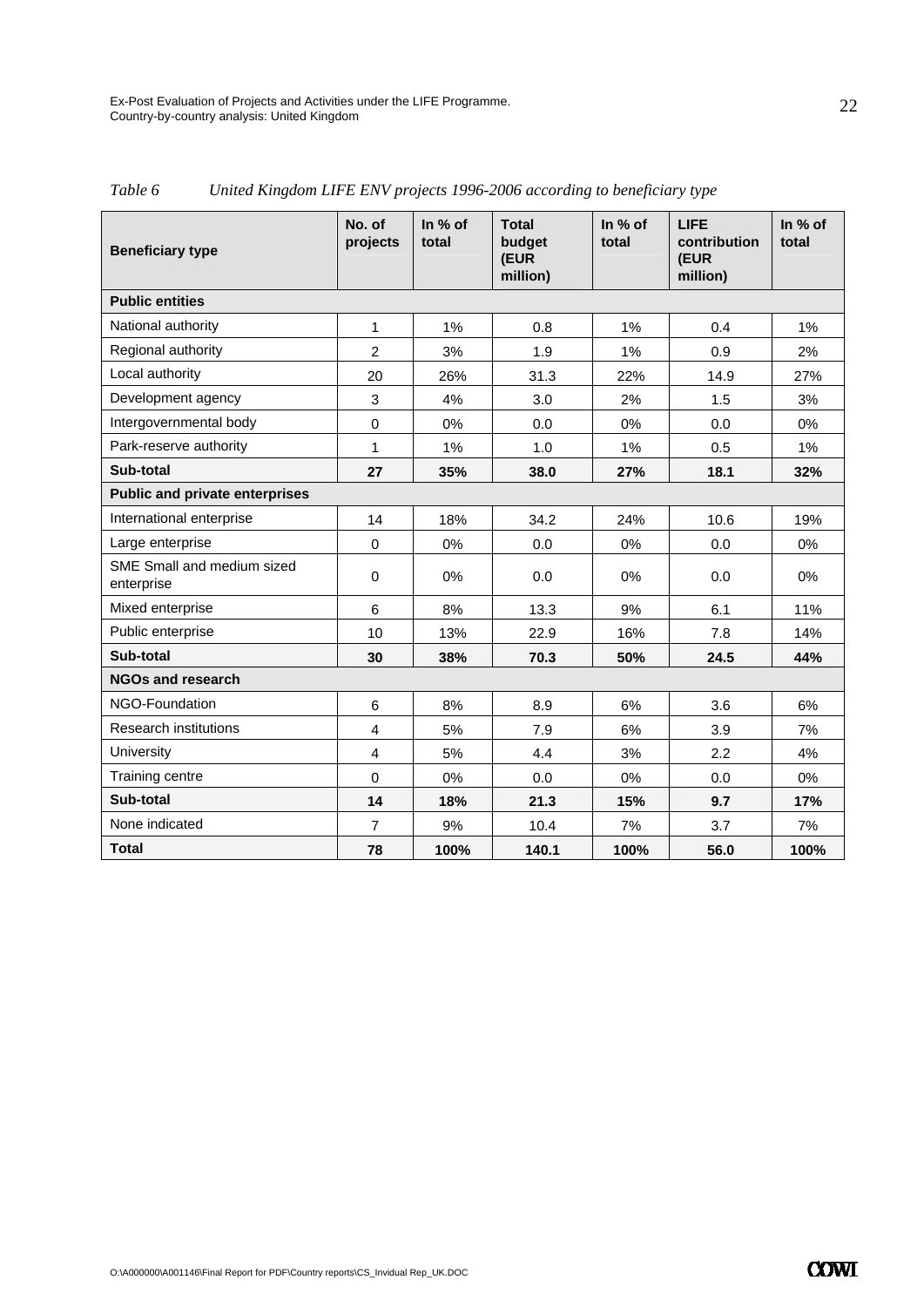### **Appendix 3 Summary tables on LIFE Nature projects in United Kingdom**

| <b>Generation</b>                              | Year         | <b>Number of</b><br>projects | <b>Total budget</b><br>(EUR<br>million) | <b>Total LIFE</b><br>co-financing<br>budget (EUR<br>million) | Average<br>duration<br>(years) | Average<br><b>LIFE funding</b><br>per project<br>(EUR<br>million) |
|------------------------------------------------|--------------|------------------------------|-----------------------------------------|--------------------------------------------------------------|--------------------------------|-------------------------------------------------------------------|
| LIFE II                                        | 1996         | $\overline{2}$               | 8.7                                     | 4.3                                                          | 5.0                            | $2.2\phantom{0}$                                                  |
|                                                | 1997         | 3                            | 11.4                                    | 5.7                                                          | 4.3                            | 1.9                                                               |
|                                                | 1998         | $\overline{2}$               | 1.5                                     | 0.7                                                          | 4.5                            | 0.4                                                               |
|                                                | 1999         | $\overline{4}$               | 6.7                                     | 3.4                                                          | 4.3                            | 0.8                                                               |
|                                                | <b>Total</b> | 11                           | 28.3                                    | 14.1                                                         | 4.5                            | $1.3$                                                             |
| LIFE III                                       | 2000         | 6                            | 19.9                                    | 10.5                                                         | 4.5                            | 1.7                                                               |
|                                                | 2002         | $\overline{4}$               | 20.3                                    | 10.1                                                         | 5.0                            | 2.5                                                               |
|                                                | 2003         | $\overline{2}$               | 3.9                                     | 2.1                                                          | 4.5                            | 1.0                                                               |
|                                                | 2004         | $\overline{2}$               | 7.8                                     | 3.9                                                          | 3.5                            | 1.9                                                               |
|                                                | <b>Total</b> | 14                           | 52                                      | 27                                                           | 4.5                            | 1.9                                                               |
| LIFE III<br>extension                          | 2005         | 3                            | 6.2                                     | 2.9                                                          | 4.3                            | 1.0                                                               |
|                                                | 2006         | $\mathbf{1}$                 | 3.8                                     | 2.8                                                          | 5.0                            | 2.8                                                               |
|                                                | <b>Total</b> | 4                            | 9.9                                     | 5.7                                                          | 4.5                            | 1.4                                                               |
| <b>Grand total</b>                             |              | 29                           | 90.2                                    | 46.4                                                         | 4.5                            | 1.6                                                               |
| Comparative<br>figures for all<br>NAT projects |              | 771                          | 1,224.1                                 | 637.2                                                        | 4.2                            | 0.8                                                               |

*Table 7 Overview of LIFE NAT projects in United Kingdom, 1996-2006* 

*Table 8 Categories of LIFE NAT projects in United Kingdom, 1996-2006* 

| <b>LIFE NAT themes</b>       | No. of<br>projects | In % of total | <b>Total budget</b><br>(EUR million) | In $%$ of<br>total | <b>LIFE</b><br>contribution<br>(EUR<br>million | In $%$ of<br>total |
|------------------------------|--------------------|---------------|--------------------------------------|--------------------|------------------------------------------------|--------------------|
| <b>Habitats Directive</b>    | 20                 | 69%           | 61.1                                 | 68%                | 31.3                                           | 67%                |
| <b>Birds Directive</b>       | 8                  | 28%           | 26.9                                 | 30%                | 14.0                                           | 30%                |
| <b>Biodiversity projects</b> |                    | 3%            | 2.2                                  | 2%                 | 1.1                                            | 2%                 |
| <b>Total</b>                 | 29                 | 100%          | 90.2                                 | 100%               | 46.4                                           | 100%               |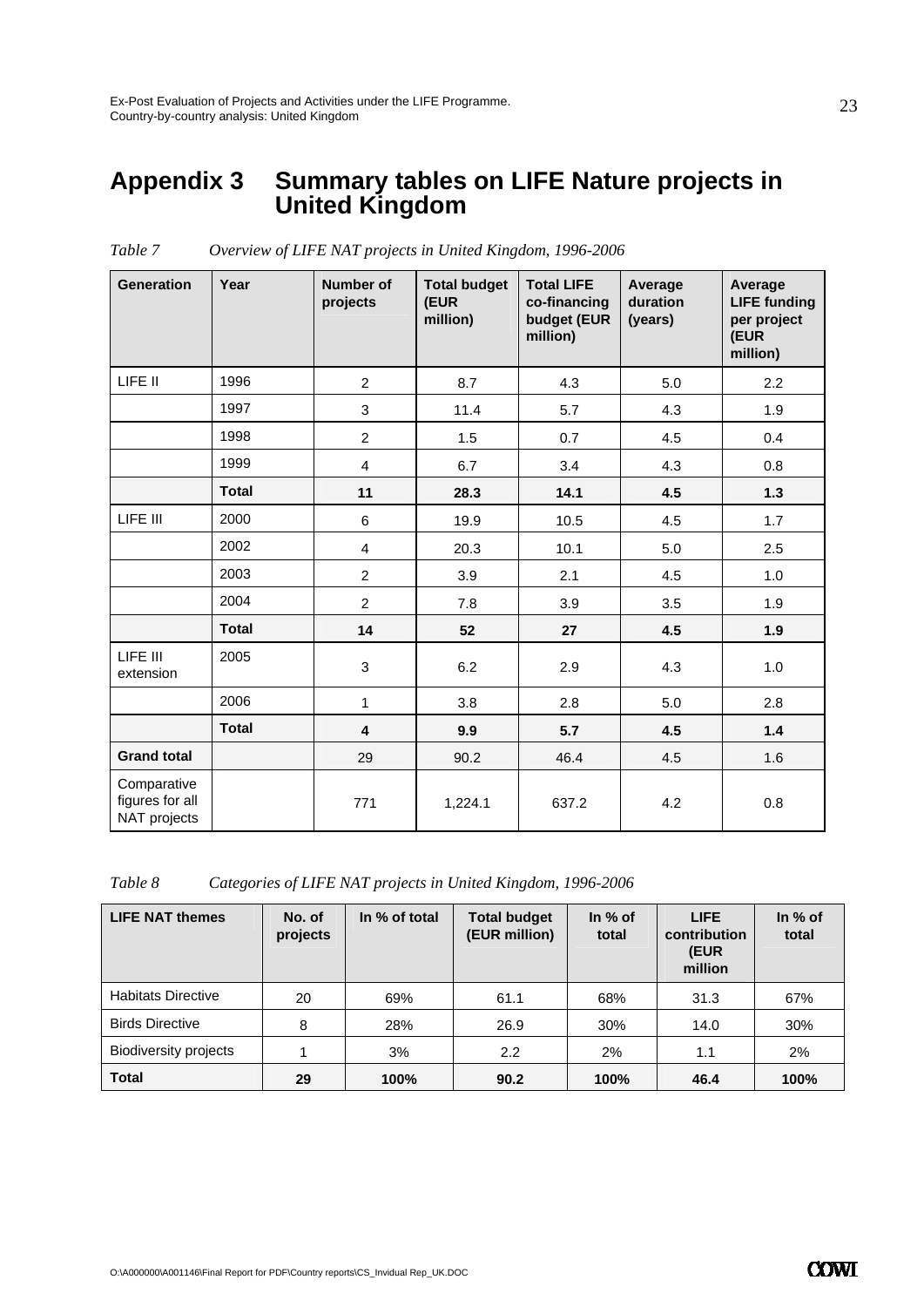| <b>Beneficiary type</b>                  | No. of<br>projects      | In % of<br>total | <b>Total</b><br>budget<br>(EUR<br>million) | In % of<br>total | <b>LIFE</b><br>contribution<br>(EUR<br>million) | In % of<br>total |
|------------------------------------------|-------------------------|------------------|--------------------------------------------|------------------|-------------------------------------------------|------------------|
| <b>Public entities</b>                   |                         |                  |                                            |                  |                                                 |                  |
| National authority                       | 6                       | 21%              | 15.7                                       | 17%              | 7.7                                             | 17%              |
| Regional authority                       | 4                       | 14%              | 12.8                                       | 14%              | 6.4                                             | 14%              |
| Local authority                          | 3                       | 10%              | 15.9                                       | 18%              | 7.5                                             | 16%              |
| Development agency                       | $\mathbf 0$             | 0%               | 0.0                                        | 0%               | 0.0                                             | 0%               |
| Intergovernmental body                   | $\mathbf 0$             | 0%               | 0.0                                        | 0%               | 0.0                                             | 0%               |
| Park-reserve authority                   | 1                       | 3%               | 1.9                                        | 2%               | 0.7                                             | 2%               |
| Sub-total                                | 14                      | 48%              | 46.3                                       | 51%              | 22.3                                            | 48%              |
| <b>Public and private enterprises</b>    |                         |                  |                                            |                  |                                                 |                  |
| International enterprise                 | $\mathbf 0$             | 0%               | 0.0                                        | 0%               | 0.0                                             | 0%               |
| Large enterprise                         | $\mathbf 0$             | 0%               | 0.0                                        | 0%               | 0.0                                             | $0\%$            |
| SME Small and medium sized<br>enterprise | 1                       | 3%               | 3.4                                        | 4%               | 1.7                                             | 4%               |
| Mixed enterprise                         | $\overline{2}$          | 7%               | 10.5                                       | 12%              | 5.0                                             | 11%              |
| Public enterprise                        | $\mathbf 0$             | 0%               | 0.0                                        | $0\%$            | 0.0                                             | $0\%$            |
| Sub-total                                | $\overline{\mathbf{3}}$ | 10%              | 13.9                                       | 15%              | 6.7                                             | 14%              |
| <b>NGOs and research</b>                 |                         |                  |                                            |                  |                                                 |                  |
| NGO-Foundation                           | 11                      | 38%              | 26.8                                       | 30%              | 15.9                                            | 34%              |
| <b>Research institutions</b>             | $\mathbf 0$             | 0%               | 0.0                                        | $0\%$            | 0.0                                             | $0\%$            |
| University                               | 1                       | 3%               | 3.1                                        | 3%               | 1.5                                             | 3%               |
| Training centre                          | $\Omega$                | 0%               | 0.0                                        | 0%               | 0.0                                             | $0\%$            |
| Sub-total                                | 12                      | 41%              | 29.9                                       | 33%              | 17.4                                            | 38%              |
| None indicated                           | $\Omega$                | 0%               | 0.0                                        | 0%               | 0.0                                             | $0\%$            |
| <b>Total</b>                             | 29                      | 100%             | 90.2                                       | 100%             | 46.4                                            | 100%             |

*Table 9 United Kingdom LIFE NAT projects 1996-2006 according to beneficiary type*